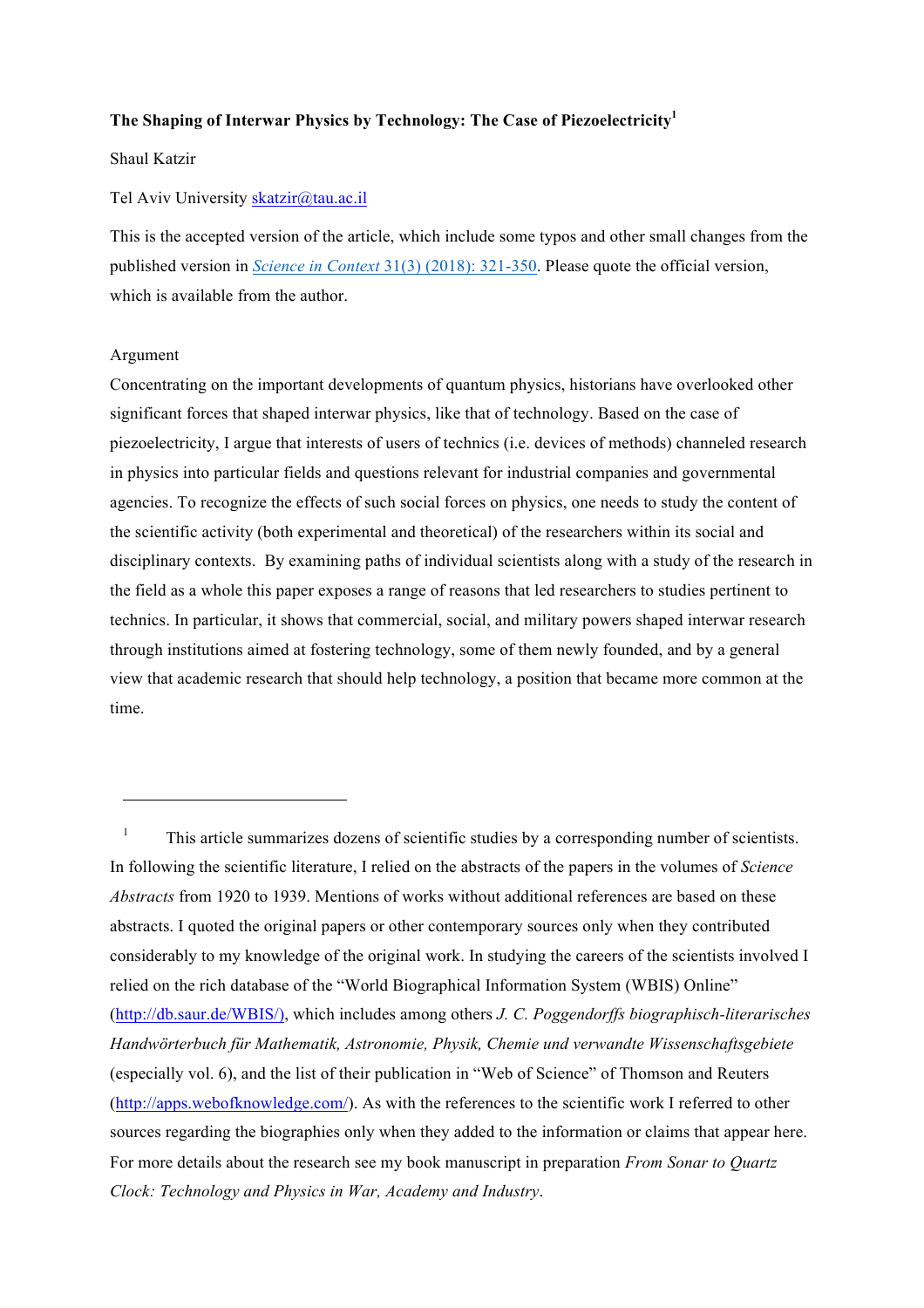## **Introduction**

<u> 1989 - Johann Stein, marwolaethau a bh</u>

Concentrating on the important developments of quantum physics associated with atomic and nuclear research, historians have overlooked other significant forces that shaped interwar physics. One major force and a significant cause for the expansion of physics at the period was technology.<sup>2</sup> It affected research in physics through two main ways. The more willingly acknowledged and easily perceived way was through improved and new laboratory "technics," i.e. instruments and methods, which transformed experimentation and led to new results in various fields. No less important was the subtler way by which the interests of users and developers of technics directed an increasing share of research to topics that would plausibly help technology, understood here as the knowledge concerning technics.<sup>3</sup> Interests of users of technics, "technological interests," channeled physicists to study questions relevant for improving technics of interests to influential users, such as state agencies and corporations. This hidden process often evaded contemporaries and has not received due recognition in the historiography of interwar science.<sup>4</sup> It is the focus of the present examination.<sup>5</sup> Although technological interests shaped research in physics to a further extent than in earlier periods, the phenomenon was far from new. Neither did it abate later. On the contrary, their influence had been strengthened and seems today stronger than ever. It is thus important to understand the process by which aims of commercial, social, and military powers of improving technics have shaped research in science. The present article examines this process through a study of one field of interwar physics – piezoelectricity. The field was abruptly transformed from a subject of pure research into applied fields. Moreover, its study promised help in technics of vast stakes to powerful organizations, namely of radio and line telecommunication central to the business of large corporations in the field (for example, the giant American Telephone and Telegraph company  $- AT&T$ ), to the needs of military

<sup>4</sup> As mentioned in the introduction to this issue, historians have claimed the postwar physics was shaped by societal interests in improving technics, especially those of the military ((Forman 1987) to an unprecedented degree. For a similar claim about interwar geophysics see (Anduaga 2015).

<sup>5</sup> This article, thus, does not examine the process by which the use of technics, including commercial ones, shaped experimental possibility, laboratory practice and results, as e.g. in the case of nuclear research in the late 1920s (Hughes 1998). It rather argues that beyond the indisputable effect of instrumentation, technological interest directed research to questions pertinent to their specific needs, regardless the instrumental basis for their study.

<sup>&</sup>lt;sup>2</sup> See the general introduction to this special issue for further discussion and bibliography.

<sup>&</sup>lt;sup>3</sup> As explained in the introduction to this issue, I distinguish between technics, i.e. devices and methods, and the knowledge about their properties, their dependence on various physical conditions, etc., regarded as technology.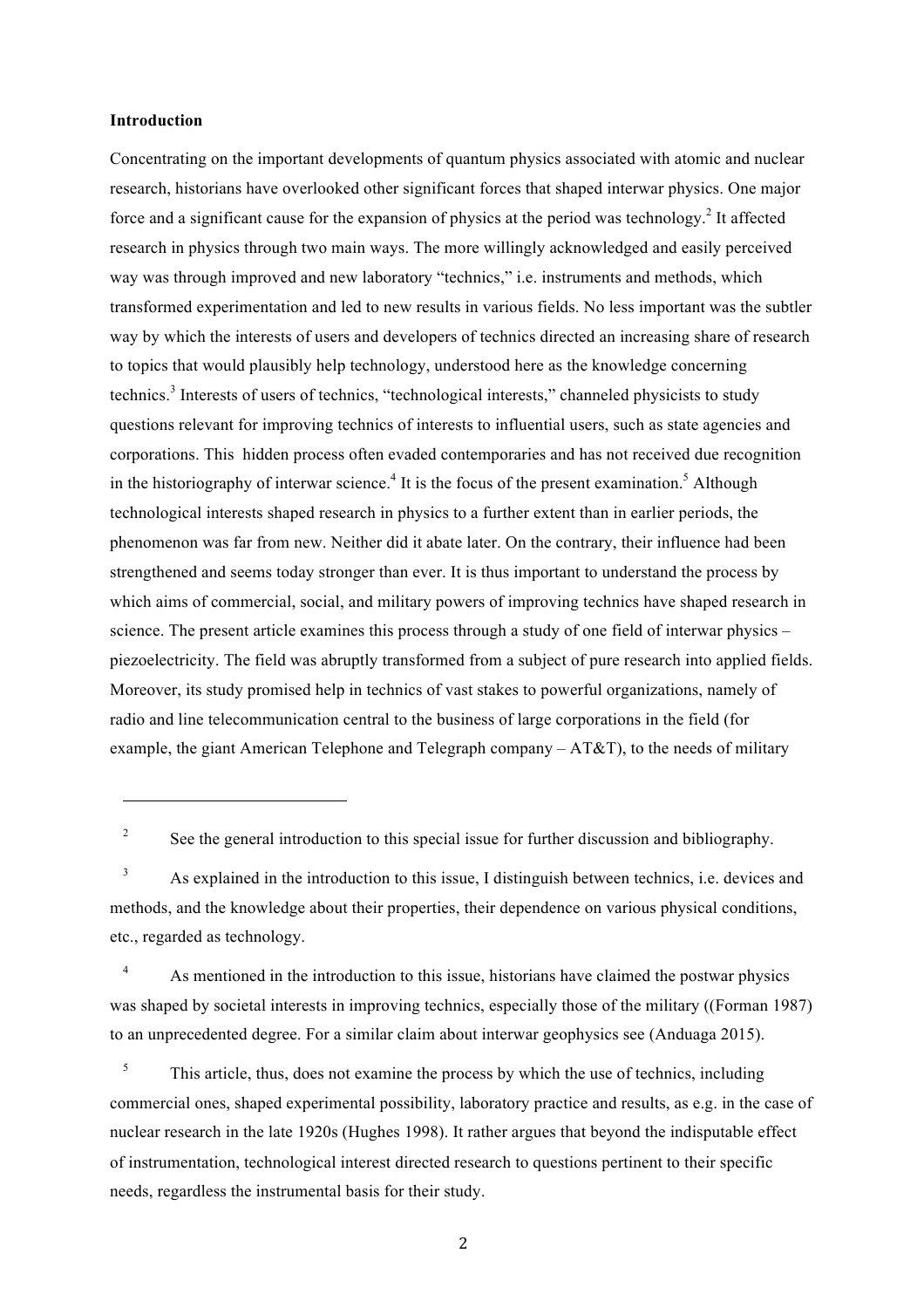arms and to the regulatory function of governments. It is therefore particularly apt for discerning the effect of technological interests.

By the 1920s, society at large and some particular groups established institutions and means for directing scientific research into areas of practical interest. State institutions, such as the German, British, American, and Soviet physics laboratories and a few of the Kaiser Wilhelm Institutes, fostered technology (and thereby technics) by a closer exchange with scientific research. Foundations and states established research funds that often supported areas pertinent to technics deemed relevant for technology. Research laboratories of commercial companies and military arms carried out research in topics of physics pertinent to the technics of their use; and universities, especially in Germany, founded special units for technical physics. Beyond and above this institutional basis stood a general view that science could and should help technology, and thereby technics, a view that directed researchers to deal with such topics.<sup>6</sup> To conclude that these general forces indeed directed research in physics, we need to study their impact on actual research. In order to evaluate this impact, the present article examines to what extent technological interests embedded in these and other institutes shaped the way scientists studied piezoelectricity, and which other factors, predominently the "inner disciplinary logic" directed the research. In a disciplinary regime "research topics . . . are drawn from within the discipline, and relate both to disciplinary history and inertia and to where disciplinary practitioners perceive the future of their discipline to lie" (Marcovich and Shinn 2012, 38). Scientists choose research questions that extend active realms of research, explore related phenomena and variations on fruitful experiments, increase the precision and enlarge the range of the empirical data, elucidate apparent anomalies and discoveries, and test theoretical predictions (see the introduction to this issue).

To discern the effect of technological interest, I examine the main research topics in interwar piezoelectricity and analyze their connection to disciplinary questions and their relevance to the development of technics of societal interests. My interest is in the practice of researchers rather than in their rhetoric. Although the forces that affected research were general, the historian can track their effect and the mechanism by which they functioned only through their impact on particular individual scientists and research projects. It is through the details of the multi-layered interactions between researchers and the various disciplinary, institutional, economic, social, and cultural forces that we can evaluate their ability to direct research in science. To this end, one needs to examine the content of the experimental and theoretical activity and the researchers' career paths, to connect the kind of research

<sup>6</sup> The state physics laboratories included the German Physikalisch-Technische Reichsanstalt, the British National Physical Laboratory, the National Bureau of Standards of the United States and the Physico-Technical Institute in Leningrad (LFTI), all involved in research on piezoelectricity. For longer discussion and references, see the introduction to this issue.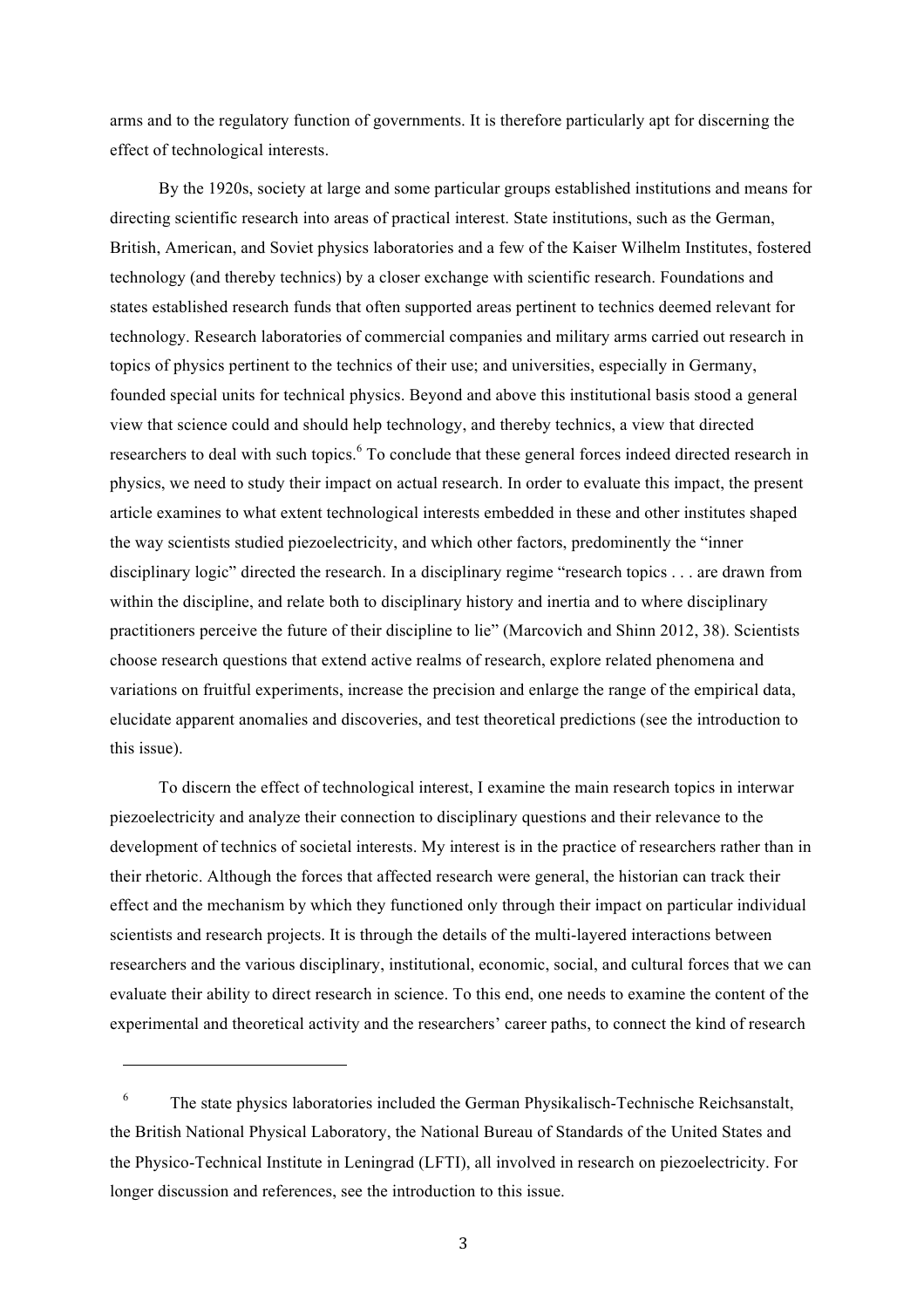they carried out with their institutional settings. For this aim, I examine here dozens of scientific studies, hitherto neglected in the historical literature, and a corresponding number of biographical sources regarding the scientists who were involved. Viewing their earlier research and intellectual and institutional connections I assess the main factors that led individual scientists to their choice of research topics, and through that the factors that directed research in the field at large.

It would, of course, be beyond the historian's ability to identify the specific reasons that led each individual to each particular topic. Still, their common paths can indicate the main factors that directed their research. Moreover, the examination of individual paths helps discern the various channels by which technological interests affected the field. Some of these channels were more concrete and easier to find, (e.g., a connection with a corporation with an interest in related devices); some were more elusive. The knowledge that the field might be commercially useful attracted researchers to it, also when they did not have direct ties with organizations with stakes in the technics. Through the examination of these particular channels in the case of piezoelectricity, this article identifies forces and processes that directed research towards topics of interests of users of technics also in other scientific fields.

That technological interests directed physics, however, did not make it a part of engineering or an indissociable "technoscience." The research at the focus of the current examination was regarded as physics, rather than engineering or technology. It was scientific research distinguished from, although connected with, engineering, technological research or "utilitarian regime." The latter aims at providing knowledge useful for designing and using technics, the former at general knowledge of the phenomena beyond its use in particular technics (e.g. Layton 1987, Vincenti 1990, and Shinn 2008).<sup>7</sup> For example, the research on the variations in the value of the piezoelectric coefficient of quartz with temperature was part of physics, while the research on particular cuts whose resonance frequency would be stable under changes of temperature was engineering. In accordance with the approach presented at the introduction to this issue, I regard the separation between the two kinds as instructive for our understanding of the different kinds of research, the work, publications and careers of practitioners, and the interactions between science, technology and technics. That the borderline between the two kinds of research was sometimes blurred, does not deny the distinction between them and its significance for the practice of the researchers.<sup>8</sup>

To establish my claim that technological interests shaped physics and not only engineering, I examine studies in the former discipline, using two criteria for classification as either physics or

<u> 1989 - Johann Stein, marwolaethau a bh</u>

4

<sup>&</sup>lt;sup>7</sup> Shinn introduced "research technology" – a general purpose laboratory technichs that organize the research of some scientists, as a kind of hybrid of science and engineering. As will be discussed again at the conclusion piezoelectricity was not a "research technology."

<sup>8</sup> For an example see fn 13 below.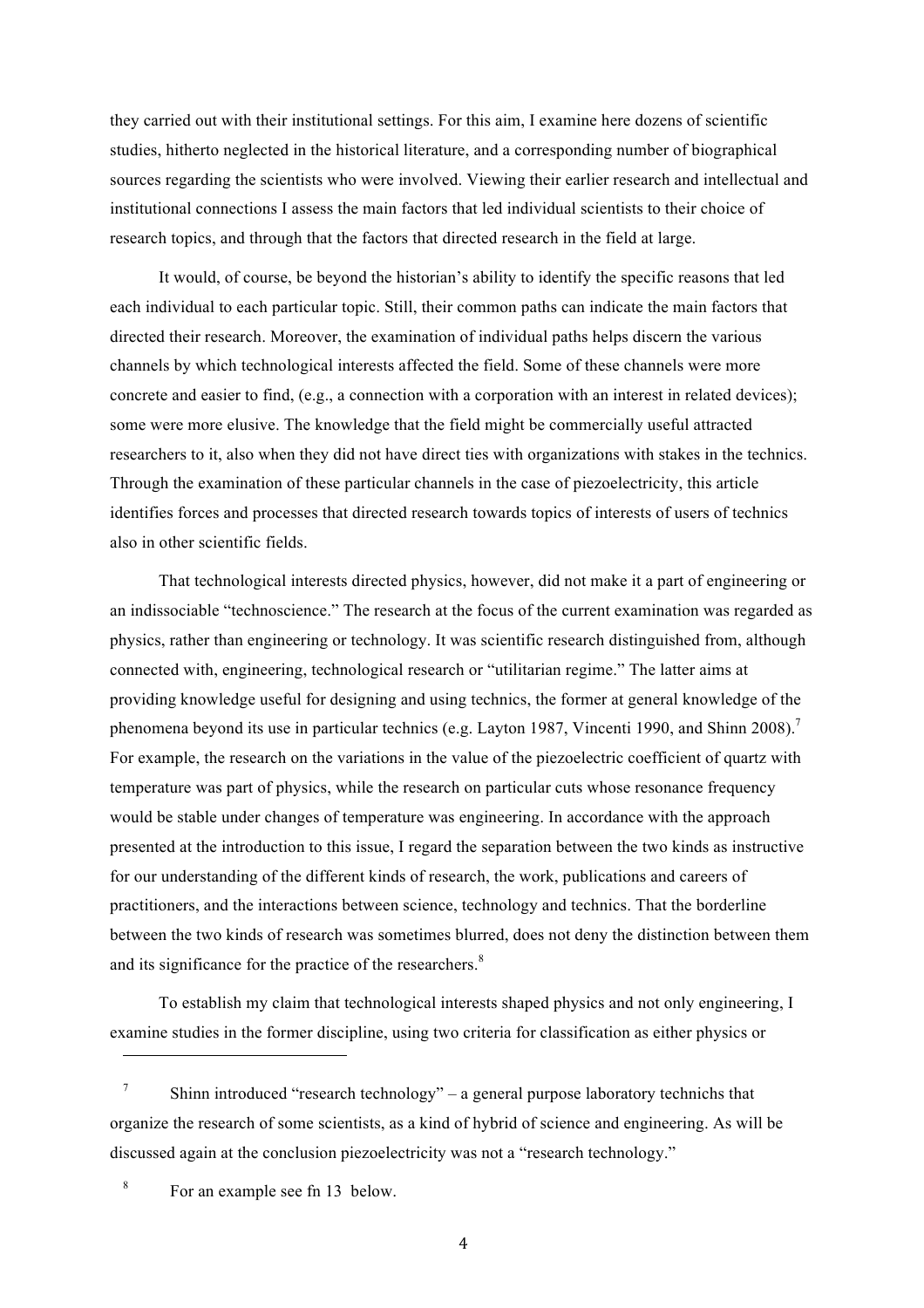engineering: First, by observing the way contemporaries perceived the different endeavors, e.g. in the journal *Science Abstracts* (which is not necessarily identical to the way a particular author thought about his work). and second by examining the content of the research according to the abovementioned thematic lines. The two criteria usually led to the same conclusions.<sup>9</sup> When they differed, I followed my thematic criterion after a more thorough examination. Notice that according to this distinction basic and applied research are together part of science different from engineering (as long as applied does not overlap with engineering research).<sup>10</sup> Within the realm of physics examined here, technological interests directed research to questions pertinent for technical development that were still legitimate from the disciplinary logic. Otherwise, the studies were regarded as external to physics. Thereby, the interests of the users of the technics shaped the discipline and changed physics not in overt contradiction to its logic but by reordering its priorities.

## **From Pure to Applicable Research: A Quantitative Effect**

<u> 1989 - Johann Stein, marwolaethau a bh</u>

Before the First World War piezoelectricity, the generation of electric polarization (or tension) by mechanical strain in crystals and the converse effect of deformation due to voltage differences, was a subject of scientific study, and was used for little known laboratory measuring instruments, but was not employed beyond the laboratory. The research on the phenomenon was very quiet as it was described quite comprehensively by a phenomenological theory suggested by Woldemar Voigt in 1890. The few attempts to provide an explanatory theory did not prompt much research in the field (Katzir 2006). Only a few researchers studied the field; almost all of them worked with either of the two old masters: Voigt and Wilhelm Röntgen. The war changed that. In 1917, the French physicists Paul Langevin invented piezoelectric ultrasonic detection technology, later known as sonar (Katzir 2012). In the aftermath of the war, the American physicists Walter Cady utilized the piezoelectric effect in resonating crystal to control frequency of electronic oscillations. Already in the early 1920s, engineers and physicists had realized the significance of Cady's technics for allowing efficient radio broadcasting, systems for transmitting more conservations on the same material lines, or electromagnetic wavebands in telephony and radio, and connections between such systems. The uses of such technics promised large economic gains for telecommunication corporations, better means of

<sup>&</sup>lt;sup>9</sup> Neither contemporaries nor I classified individual studies by the institutional affiliation of their authors. Individual researchers at state and industrial laboratories and at engineering schools carried out scientific studies, often along engineering research, as did some members of academic departments of physics.

<sup>&</sup>lt;sup>10</sup> After it became a basis for useful devices, almost any study of piezoelectricity could have been connected to technical improvements, and in this sense it was not 'pure research,' for its own sake.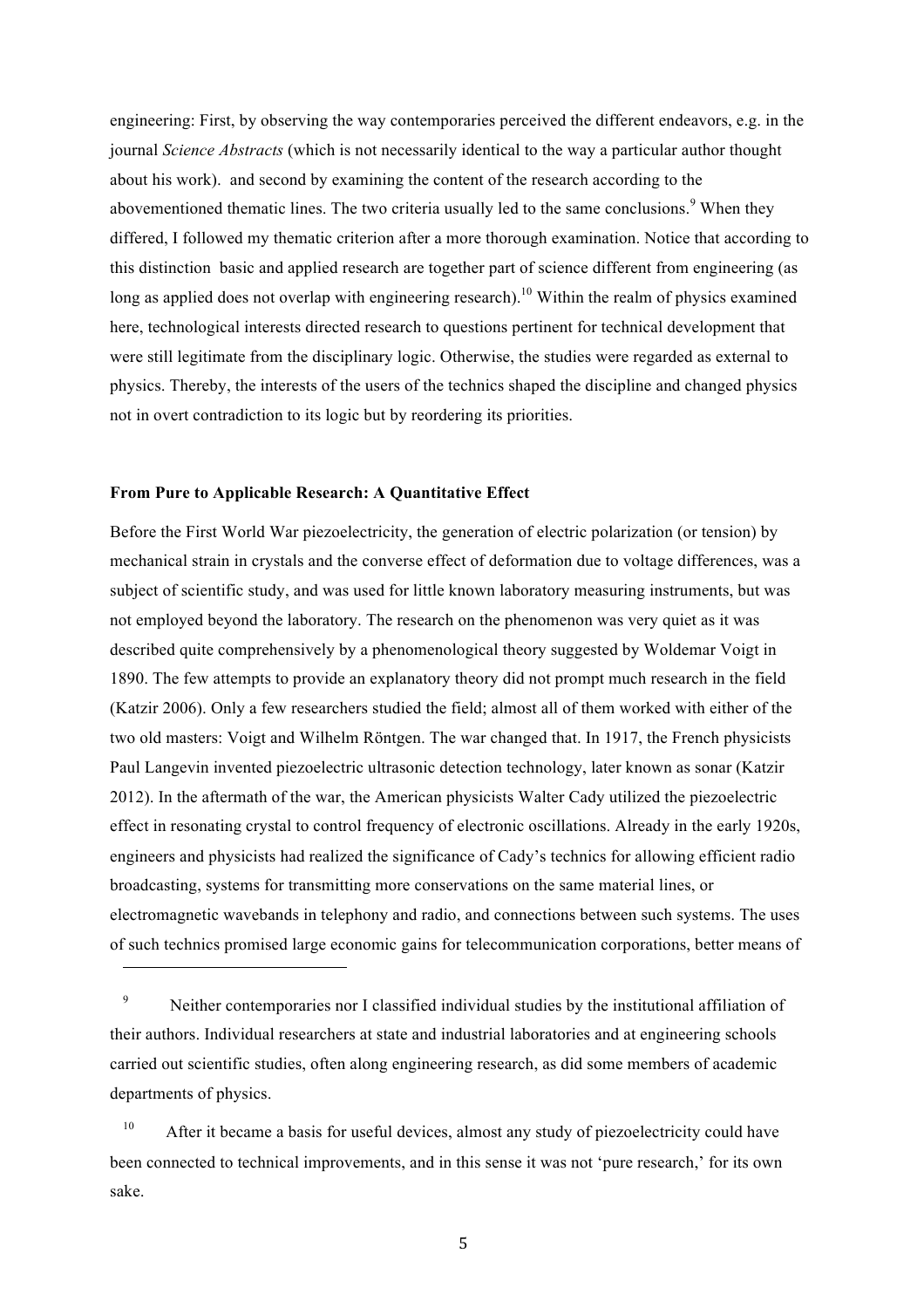communication for militaries, and ways for coordinating the expanding complicated landscape of telecommunication for the states, as well as new possibilities for small-scale users of radio and for developers of other applications of the nascent electronics (Katzir 2016a).

Following its use in crystal frequency control, and in sonar and other devices, research on piezoelectricity dramatically increased. As expected, most attention was directed to its technical uses. Yet scientists and engineers not only exploited it, but also studied its properties at various levels. Their interest in its effect is manifested in the sharp rise in the number of related publications. A 1928 bibliography of piezoelectricity records 208 items for the decade 1919-1928, compared with less than 30 for each of the previous decades. About half of the items in the list examined general properties of piezoelectric crystals and resonators. The other half dealt with piezoelectric instruments and applications (Cady 1928). General digests of physics show a similar picture.<sup>11</sup> The British journal *Science Abstracts* aimed at covering all publications in physics that appeared in major European languages journals. Papers in the discipline whose *main* subject was piezoelectricity numbered only a handful before 1927, which was still higher than their number before the war. The number of papers rose sharply to 32 in the 1932 volume and to an interwar record of 49 in 1935 (see fig 1).<sup>12</sup> These papers were written by more than 150 scientists. Scientists working in Germany and the USA were dominant among them (about 45 from each), but there were also quite many from the USSR, France and Japan and a few from Britain and other countries.

Typesetters: Place figure 1 somewhere around here.

<u> 1989 - Johann Stein, marwolaethau a bh</u>

Moreover, the content of research in the field suggests that it was shaped by corporations and states who were interested in improving technics based on piezoelectricity. At the center of the research stood the vibrator and resonator, which were essential for sonar and frequency control. This was an entirely new research topic. Before WWI, scientists had examined piezoelectricity only in static or semi-static conditions. They began to study vibrations after Langevin suggested using vibrating crystals as transducers between electrical and mechanical oscillations for sonar. During this

<sup>12</sup> These reports appeared in *Science Abstracts* "Section A – Physics." The journal reported on papers a few months after their appearance so the numbers of publications in each volume do not coincide exactly with the number of publication in that year.

<sup>&</sup>lt;sup>11</sup> For the years 1880 to1899, Katzir identified 59 items on piezoelectricity (2006, 6). Since the interest in the field declined, the number for the first two decades of the twentieth century was probably lower. The ISI Web of Knowledge citation index gives 97 results for the "piezoelectr\*" in the topic for the years 1918-1928, 475 for the years 1929-1939 (these include also articles in engineering) while it gives only 11 for 1904-14. Physics in general also grew on these years but much slower. The topic "physics" had 564 hits for the year 1910, compared with 880 for 1924 and 929 for 1935).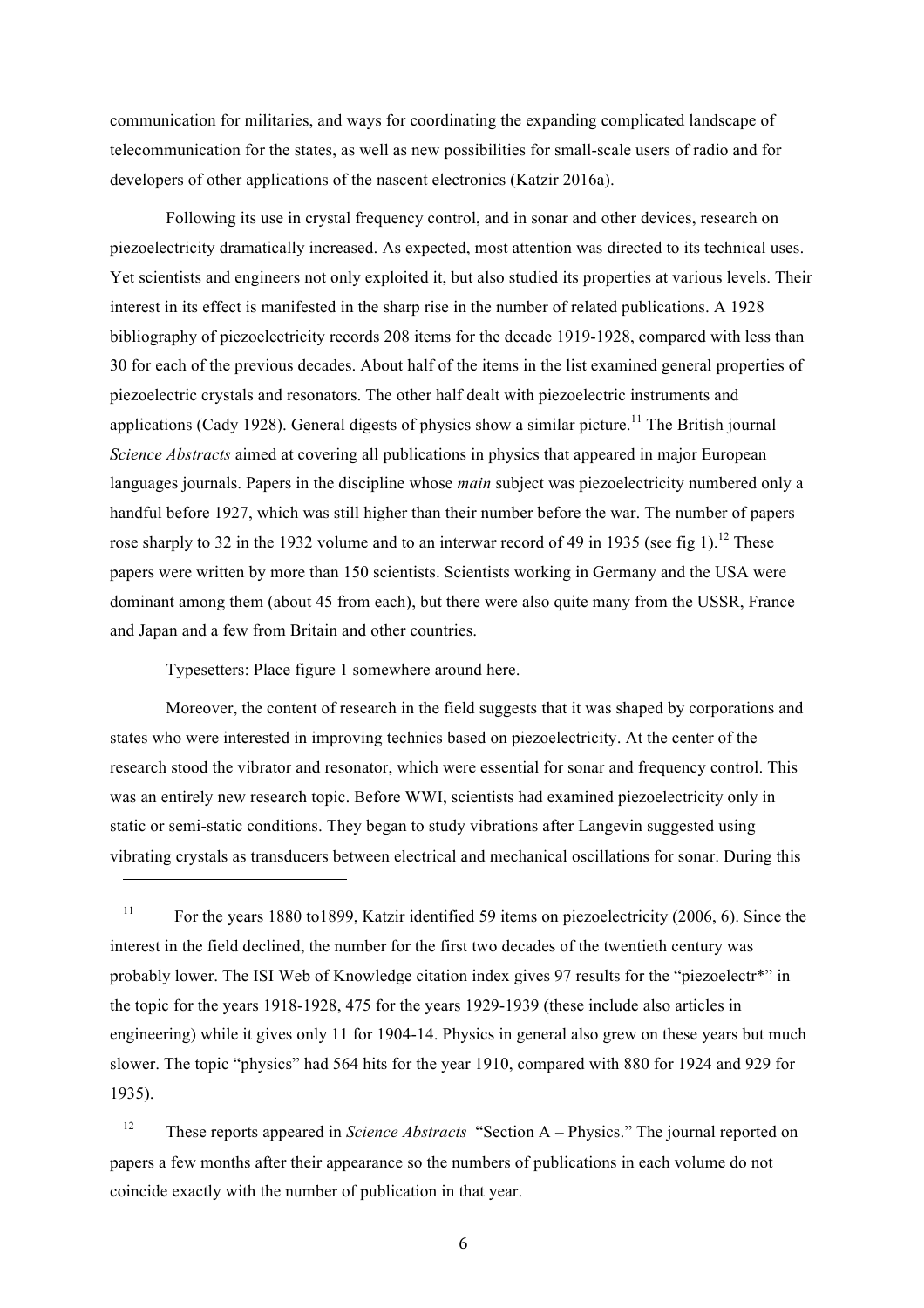technological study, Cady had made a few surprising observations of vibrating crystals. Free from the confinements of the utilitarian regime, after ceasefire he embarked on disciplinary research to explore these observations. He discovered that the electric properties of piezoelectric vibrators change abruptly near mechanical resonance.<sup>13</sup> This discovery enabled the application of resonators for frequency standard and for frequency control units, and therefore their massive practical use. Consequently, their study became potentially useful for technical developments. In particular the research provided guidance for producing resonators more suitable for the needs of wireless communication and telephony; for example, knowing their properties helped to devise resonators whose frequency was more stable under changing temperatures. Yet, as a novel phenomenon, piezoelectric resonance also posed puzzles for physics, questions worth answering according to the disciplinary logic: how can the abrupt electric resonance be accounted for by knowledge and theories of static piezoelectricity and elasticity? What is the mechanism that leads to the phenomenon and how does it fit the known structure of crystals? These and similar questions provided an additional, scientific, reason to study resonance.

### **Early Research on the Resonator**

<u> 1989 - Johann Stein, marwolaethau a bh</u>

Cady himself embarked on an extensive study of the piezoelectric resonator with the help of his students at Wesleyan University. He examined the resonator's effect on the electric circuit in the laboratory, and explored ways to account for the observations in terms of electric and elastic theories. In his early publications beginning in 1921, he described the fundamental phenomena of the piezoelectric resonator as observed by its effect on the electric circuit. He suggested a theoretical account of these findings, and discussed their applications for frequency measurement and control. Cady's publications addressed the technical audience who was interested in applying the new findings, and scientists who were interested in extending and securing the knowledge about these findings (Cady 1922b). He presented a qualitative explanation and a quantitative account of the phenomena. The latter relied on Voigt's phenomenological theory of piezoelectricity, on the mathematical theory of elasticity, and on techniques from telephone engineering. This use of mathematical, physical, and engineering techniques reflects Cady's interests as well as his resources.

Since this was the first theoretical account of the piezoelectric resonator, Cady chose a relatively simple case of lengthwise vibrations of a thin quartz rod. The vibrations were induced by electricity in the transverse direction (a strain in the *y* direction due to electric field in the *x* direction). This simple case allowed him to develop solutions to the equations for the vibrations according to the

<sup>&</sup>lt;sup>13</sup> Cady's research on the electric properties of piezoelectric resonance, which led the his discovery; illustrates that scientific research leads researchers to "open-end" questions, which are not allowed in technological research as they are not relevant to specific technics (Katzir 2008, 2010).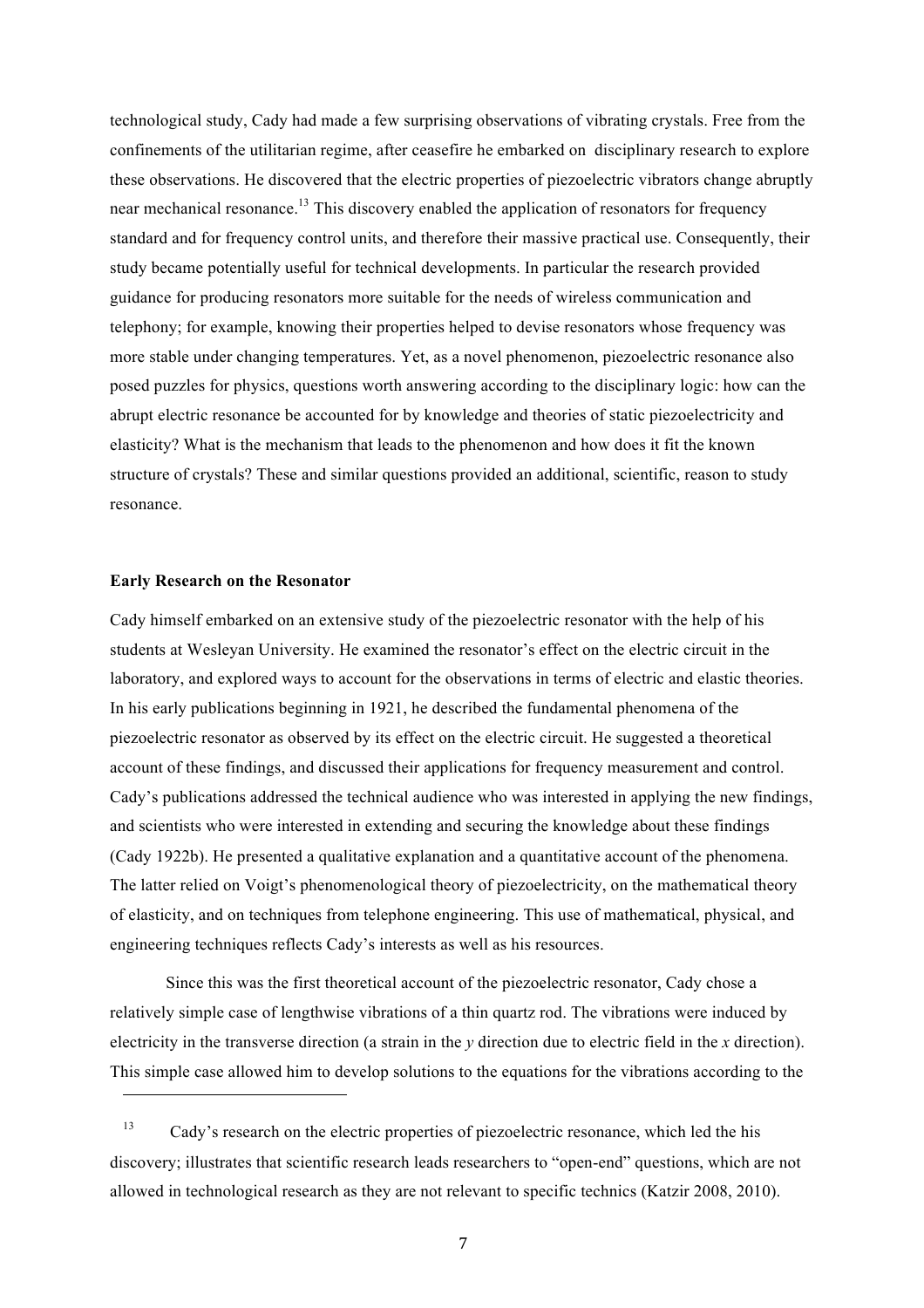piezoelectric and elastic theories, which would have been much more complex for a general case. He still had to employ quite a few physical and mathematical approximations to reach solvable expressions (Cady 1922a). The problem was not only a simple case from a theoretical and computational point of view but also the one realized in Cady's experiments. Thus it suggested a way of examining the assumptions of the underlying theories. Moreover, it was also the cut employed in the practical devices. The case, thus, suggested practical, empirical, and theoretical advantages. This combination fitted Cady's research on three levels. It also characterizes much of the early research on the piezoelectric resonator beyond the Wesleyan laboratory.

In the following years, a few scientists mainly from state and industrial laboratories joined Cady in studying the behavior of piezoelectric crystals beyond their use, while engineers and inventors developed methods for their employment. Notwithstanding the contribution from these laboratories, the first to join the study were three of Cady's MA students (his university did not grant PhDs). One of them Tadashi Fujimoto, Cady's former assistant, made the resonator the subject of his 1927 PhD dissertation at Ohio state university.<sup>14</sup> Cady's former student and from 1921 colleague, Karl S. Van Dyke (Annon. 1942), joined his former professor's research in 1925.

Van Dyke modeled the resonator's electric behavior near resonance frequency to an electric circuit with capacity (represented by condenser), induction (represented by a coil) and resistance (represented by a resistor). This theoretical electronic circuit produced the same electric effect as the resonator; hence such models were often called equivalent circuits.<sup>15</sup> Since the resonator was almost always inserted into an electronic circuit, one could analyze its behavior by examining its equivalent electric system using the well-known tools of electronics. Cady had already tried to devise an equivalent circuit but failed. Van Dyke succeeded by adding (magnetic) self-inductance to the capacity and resistance used by Cady, although the resonator does not show any magnetic effect. Clearly, the model was designed, not to present the process inside the crystal, but rather for its effect on the circuit. The equivalent system helped to identify the main properties of the resonator taken as a whole, i.e. without considering its internal constitutes and structure, and also without tracing its behavior to any underlying mechanism (Cady 1946, 33–35). These properties made the theory more simple to use in the analysis and design of experiments and devices, than a "dynamic theory," i.e. a theory that applies piezoelectric, electric, and elastic theories to quartz crystals under high-frequency electric voltage and pressure, like the one suggested by Cady in 1922. Thus, often an equivalent network better answered the needs of technology. Yet, in some cases (like the production of resonators more stable under temperature variation, see below), equivalent systems suggested no help, and the researchers employed

<sup>14</sup> On early piezoelectric publication, see Cady 1928. On Fujimoto, see *Alumni Record of Wesleyan University, Middletown, Conn,* 1921, 847.

<sup>&</sup>lt;sup>15</sup> On the history of the equivalent system see (Johnson 2003), (Kline 1992, 112–113).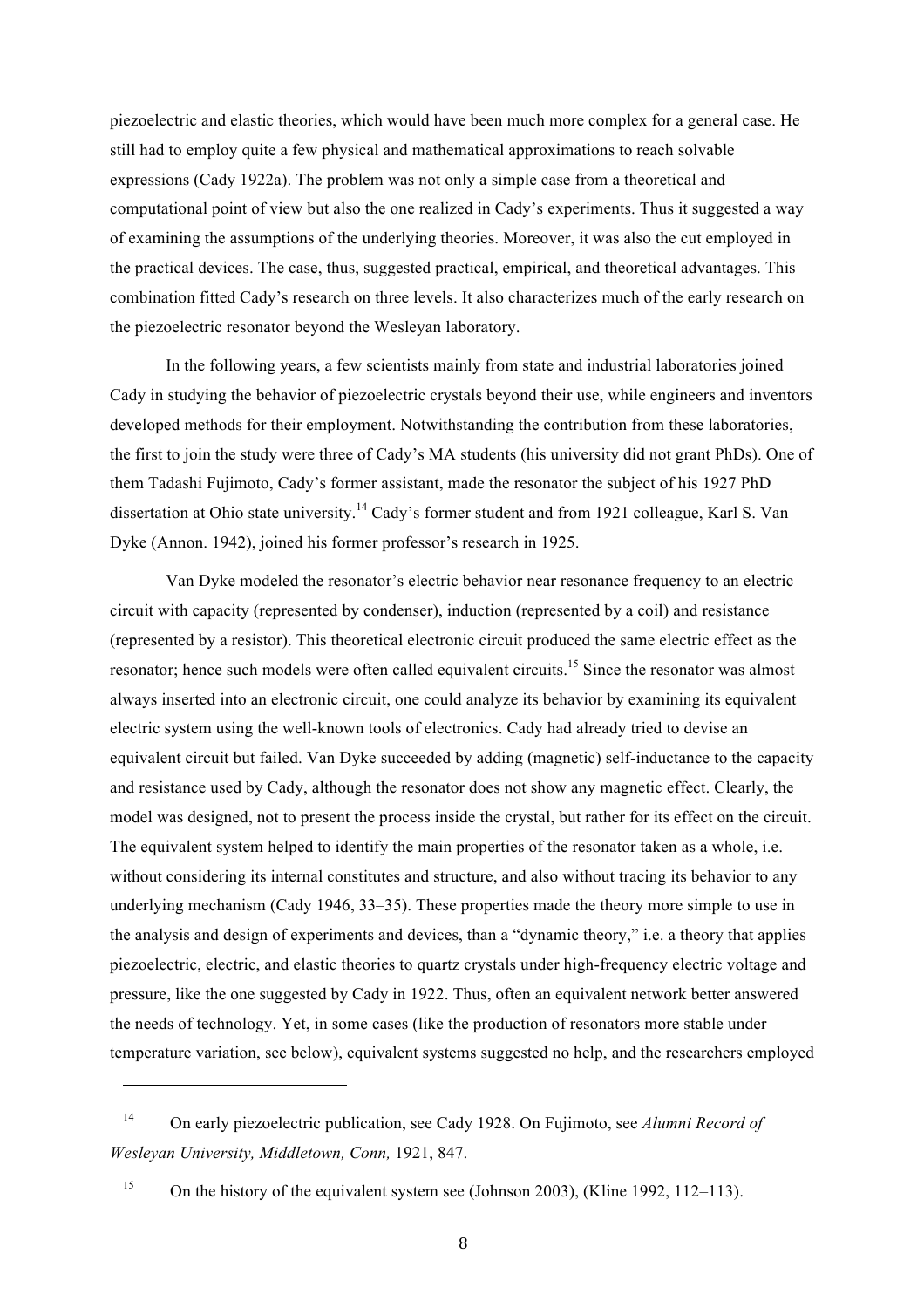dynamic theory. Dynamic theory also provided the required link between the magnitudes of the modeled electric components (i.e. the values of the capacitors and coils) and those of the real quartz resonator (i.e. the values of the piezoelectric, dielectric, and elastic constants). Cady's dynamic theory allowed Van Dyke, for example, to express the equivalent magnitudes in terms of the piezoelectric and elastic properties. In this sense, dynamic theories are basic to equivalent system theories.

With a single exception, the first who embarked on scientific study of the resonator shared Cady's concern in its practical use for wireless communication. Although not all the researchers were directly engaged in improving technics, like the inventor of crystal frequency control, David Dye, at the British National Physical Laboratory (NPL) employed the piezo-resonator in frequency measurement methods, which he learnt directly from Cady who used them in a 1923 international tour to compare a few national frequency standards (Cady 1924). Dye developed technics based on these principle for the government's aim of coordinating wireless transmission and for the military services' interest in improving long distance radio communication (Katzir 2016a, 23–4). In addition to research and development of piezoelectric devices, Dye embarked, like Cady, on an empirical and theoretical study of the resonator. Simultaneously with Van Dyke, he devised an equivalent network (originally different in some details). The network helped to analyze the effects of changing frequency, and surrounding temperature, and the existence of air-gaps of varied widths between the crystal and the electrodes on the electric behavior of the resonator. Experimenting with such variations, Dye extended the realm examined by Cady and his students. The results had some bearing on his design of the resonators for frequency standards. Yet, Dye's research went beyond his direct technical needs; it was directed at gathering general knowledge about the resonator and at a theoretical account of the observed phenomena (Dye 1926). At the laboratory of the expanding Dutch company Philips, Balthasar van der Pol developed a similar equivalent network, limited to fewer cases, to facilitate analysis of resonator circuits used for frequency control, which was of technological interest to his corporation. Although van der Pol enjoyed relative freedom to carry in-depth scientific research on questions weakly related to the interests of Philips (Katzir 2016a, 31–6), in this case he engaged in a technological research on the properties of a device. He dwelt neither on the derivation of the equivalent network nor on its relation to the piezoelectric and elastic properties of quartz (Van der Pol 1926). 16

The use of the piezoelectric resonator for frequency standards also attracted the attention of Erich Giebe and Adolf Scheibe, Dye's colleagues at the *Physikalisch-Technische Reichsanstalt* (PTR) (the German Institute for physics and technology), technical department. In 1925 they invented a method for displaying the resonance frequency of piezoelectric crystals useful as a frequency standard. Their "luminous crystals" produced a luminous discharge in a container filled with rarefied

<sup>16</sup> Also an abstract in *Jahrbuch der drahtlosen Telegraphie und Telephonie*, 28 (1926): 194.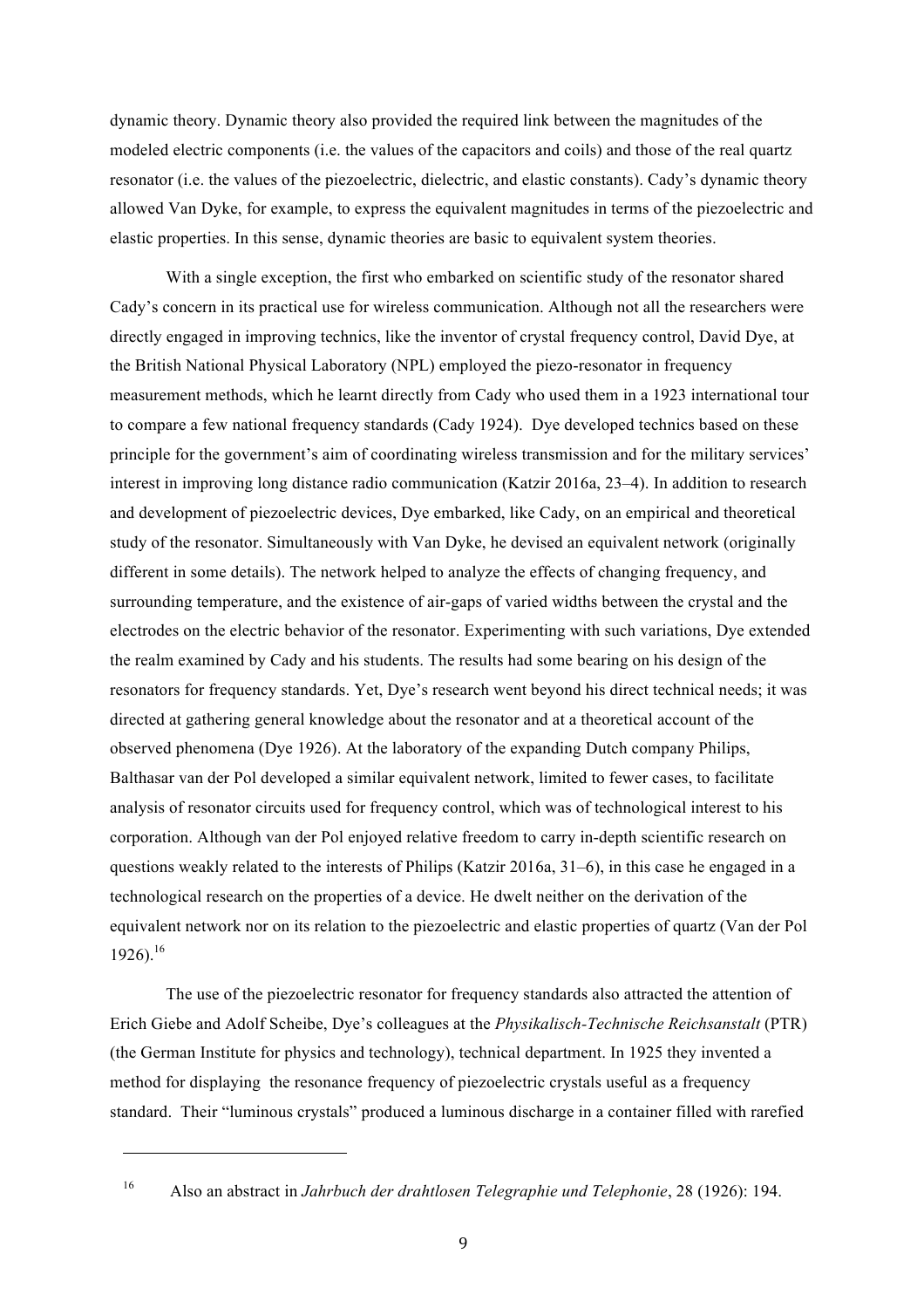gas due to secondary electric tension induced by the piezoelectric effect, at resonance. In contriving the technics Giebe and Scheibe fulfilled one of the missions of their institute, namely providing means for exact laboratory measurements. They continue with a further institutional mission, that of extending extended knowledge relevant to practical technics with an extensive study of resonance phenomena in quartz. In particular, they examined different modes of elastic vibrations, due to different cuts, various crystallographic directions of the electric field. Like most early students of the resonator, they advanced a theoretical explanation for their findings. Their results extended the knowledge regarding piezoelectric resonance and its relations to crystalline structure. At the same time these results, which were published in a physics journal (Giebe and Scheibe 1925b, 1928b), also suggested practical rules for obtaining and manifesting resonance at frequencies higher and lower than those previously attained technics useful for telecommunication. They described these aspects in journals for technical physics and engineering (Giebe 1926; Giebe and Scheibe 1928a). This combination of scientific and technological benefits fitted the aims of the PTR, although its technical section rarely engaged in basic scientific research (Cahan 1989; Kern 1994).

The resonator drew the attention of their colleague at the German major radio company Telefunken, Alexander Meissner, a prominent investigator who had already been involved in scientific and technological research and development at the company since 1907, two years before he earned his PhD in electrical engineering. A prolific inventor, Meissner first applied piezoelectricity for a new microphone in 1923. Yet, it seems that he and his colleagues began research on the resonator only in 1925, probably with the progress of radio technology and the resulting interest of Telefunken in frequency standards and control (on the industrial interest, see Katzir 2016a). Their research led both to patents and to more general publications. Meissner and his colleague, Kurt Heegner, experimented with various circuits for detecting resonance and for frequency control, and studied physical influences on the frequency and characteristics of resonance.<sup>17</sup>

Meissner extended the research to properties of vibrating quartz crystals beyond those directly pertinent to their practical applications. An observation of a mechanical rotation of a quartz specimen led him into a new line of study. Meissner realized that the rotation originated in the production of an asymmetric air blast of uncommon strength by a vibrating crystal of particular dimensions, and found a crystal cut that enhanced the effect. To visualize the effect, he built a small crystal motor, which rotated when the quartz was excited by an electrical high-frequency source. This motor had an instructive rather than a practical use; still it shows Meissner's interest in producingpractical devices from his findings, a common trait among industrial researchers (Reich 1983). Moreover, he patented a

<sup>&</sup>lt;sup>17</sup> On Heegner's connection to Telefunken, see Patterson 2008.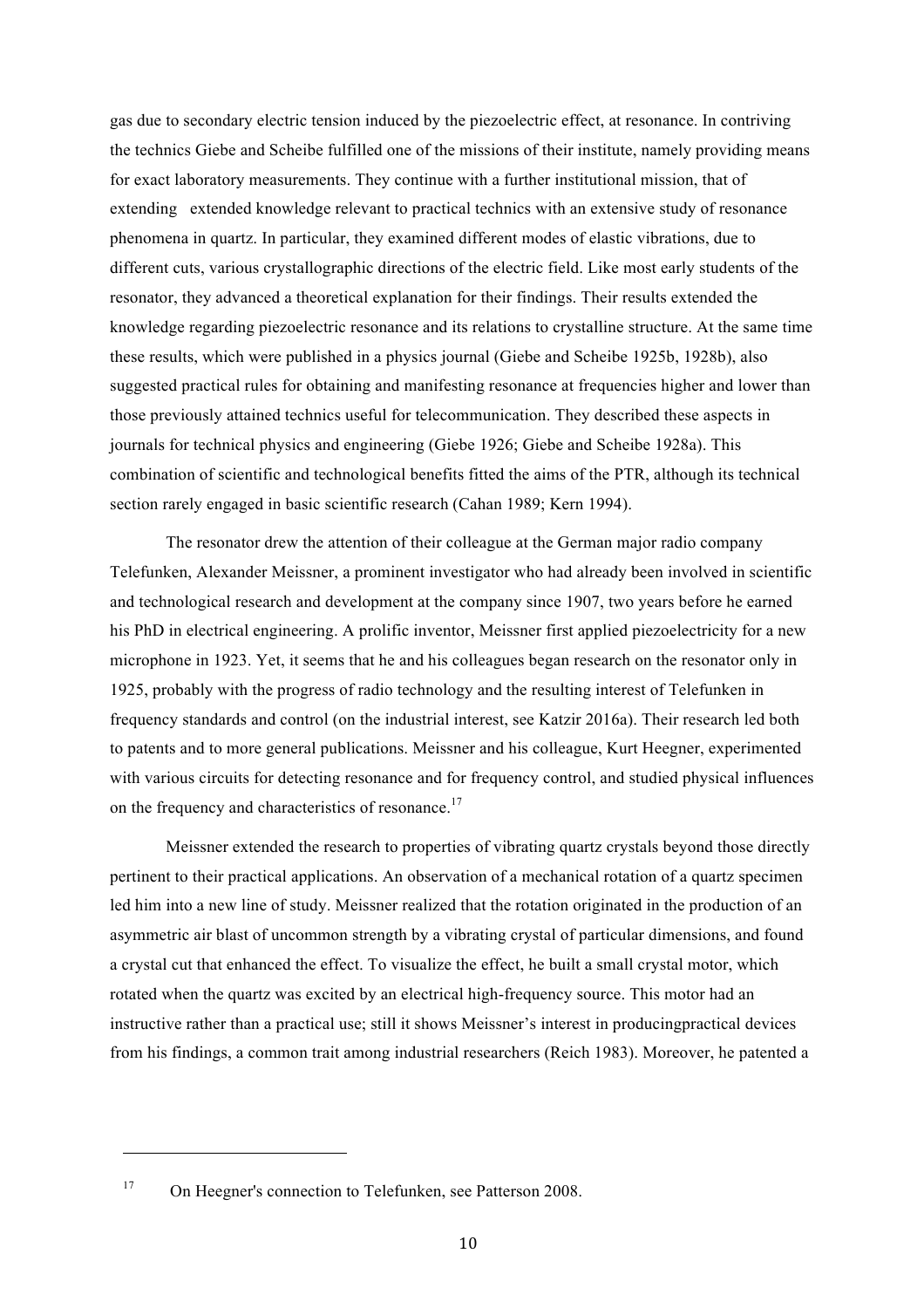method to detect resonance by the violent air currents it produces, which was useful in principle, although of no real practical value.<sup>18</sup>

In 1927 Edgar-Pierre Tawil reported on a similar observation of air blast in a study that followed his research on the effect of vibrations on the optical properties of resonating quartz bars. An independent French researcher with his own means probably of Syrian origins, Tawil was attracted to the possible use of piezoelectric quartz resonators to modulate light for the nascent television technics. He began research of physics in 1925 with a related study of double refraction in quartz resonators. Soon he extended his empirical study to other topics of piezoelectricity including vibrating crystals and the electric effect of torsion. Like Meissner, Tawil combined scientific research of the phenomenon with practical suggestions for its use, publishing in scientific journals on his findings and filing patents on his inventions. Unlike Meissner, who contributed to a wide array of fields, Tawil concentrated his intellectual efforts on piezoelectricity. He received the 1931 Henri Becquerel prize for his findings in the field.<sup>19</sup>

Beyond the disciplinary interest in examining the new effect as such, Meissner saw an opportunity to probe the structure of quartz. He identified in his quartz crystals lines that produce stronger sound (the source of the air blast), and assumed that they form the surfaces of the greatest molecular density. Thus, he inferred from the macroscopic sound production the crystalline atomic structure. On one hand he employed this conclusion to suggest a more efficient crystal cut along these surfaces. On the other hand he combined this insight with common assumptions about the structure of quartz and (in a second version) with results from x-ray studies to propose an atomic structure of quartz and mechanism for the appearance of static piezoelectricity. Still his theory, like earlier explanatory account of piezoelectricity (Katzir 2006, 130–6), was speculative and offered only a qualitative account of the phenomena. Moreover, it did not account for the electric effect of torsion, well accounted for by Voigt's phenomenological theory (Meissner 1926, 1927).

Meissner's atomic theory did not provide any kind of instruction for designing more useful resonators. It did not even account for resonance. Viewed outside its context, it thus could be seen as "pure research." Still it was strongly connected to technological interests. It stemmed from an attempt to improve frequency control technics through a study of vibrating crystals, which led to the discovery and study of an unexpected effect that trigged an inference about the structure of matter. Meissner's research is probably the best example of the connections between the different levels of research;

 

<sup>&</sup>lt;sup>18</sup> Between 1923 and 1929, Meissner filed about ten different patents related to piezoelectricity (see Espacenet database) (Meissner 1926) (Ahrens 1990) (Vigoureux 1931, 196–97; Cady 1946, 440– 41)

 $19$  Tawil published a dozen articles connected to piezoelectricity before 1936, and filed a similar number of patents over a longer period. de Wissant (1927) describes Tawil as "riche savant syrien;" on the prize *Comptes rendus* 193 (1931): 1286.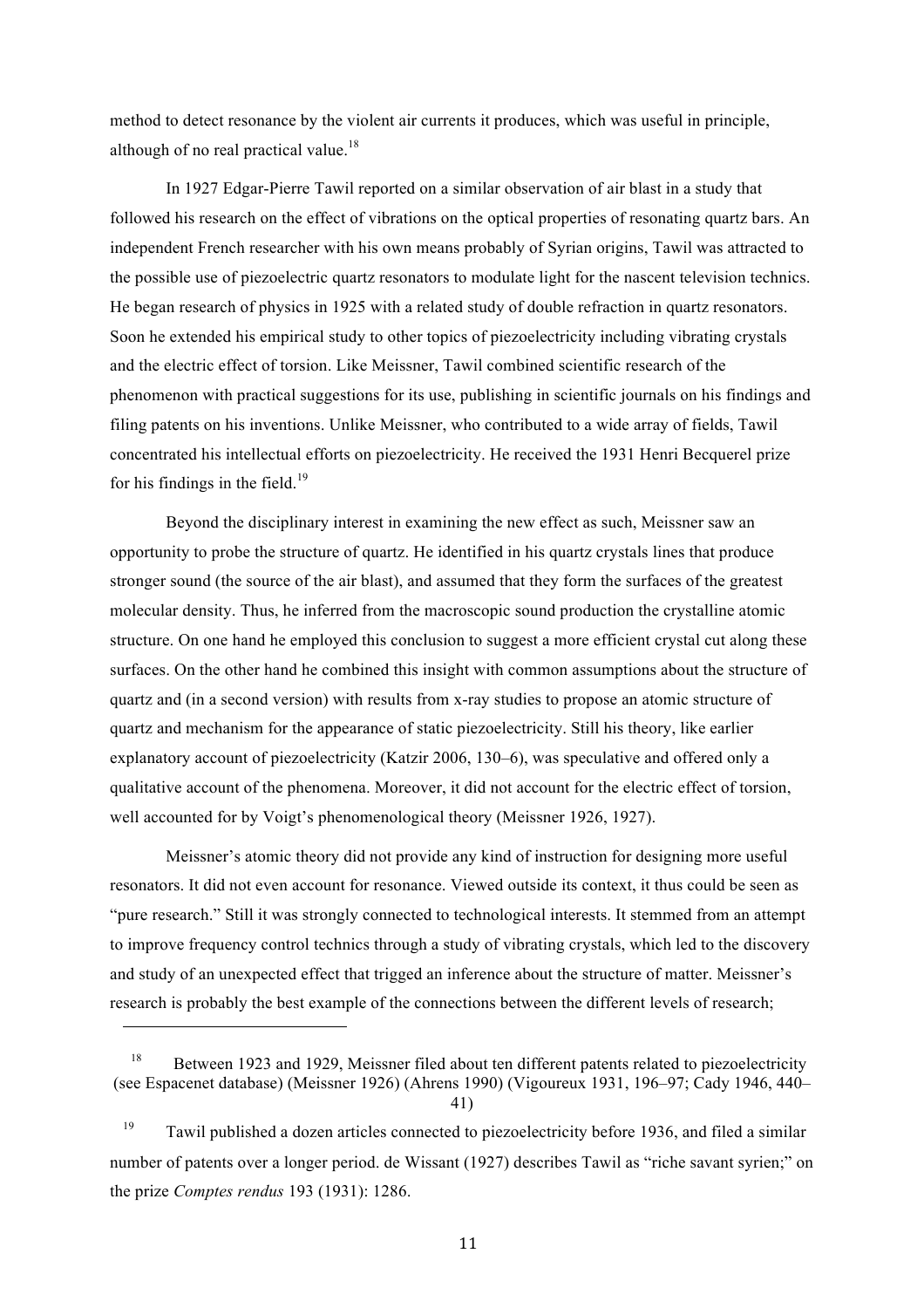potential utility directed parts of his research, while other parts followed curiosity and a wish to understand nature, albeit with a hope that the findings might be useful in new technics.

## **Extending the Study of Resonance Phenomena**

Early scientific studies of the resonator concentrated on the relatively simple and practical case of lengthwise vibrations. By the late 1920s researchers extended their studies to other modes of vibrations and cuts. Here again, technological and scientific interests met. Examining further modes was interesting from a theoretical point of view, as they involved additional elastic and piezoelectric coefficients, considerations of crystal structure and calculations about their interactions. The research was also useful for technical design. It mapped the properties of various cuts and modes of vibrations leading to empirical rules about them. These rules helped to design crystal cuts and modes of vibrations, more useful for specific goals: resonating at high or low frequencies, which was needed to control frequencies in new devices operating in an expanding spectrum of wavelengths used in radio and telephony; maintaining a stable frequency under temperature variations, which was needed for the exceeding precision required from radio transmitters and for establishing frequency standards for national and corporate telecommunication systems (Katzir 2016a).

In 1925 Van Dyke identified the parameters of his equivalent network for lengthwise vibrations; in 1928 he extended that to thickness vibrations. This more general case, however, was still limited to quartz cut in perpendicular to one of its electric axes and to the optical axis ("Curie cut") (Cady 1922b; Van Dyke 1925, 1928). Among others, Van Dyke's account did not cover most modes of vibrations used by Giebe and Scheibe for their frequency – standards resonators. As mentioned, in 1928, three years after they had begun using flexural and torsional vibrations they presented a theoretical explanation of the major properties of these vibrators, like the directions of maximal effect, and the variables that influence their resonance frequency. This theory was based on the piezoelectric and elastic phenomenological theories. Yet, although dynamic, the theory remained semi-qualitative, without elaborated mathematical expressions. Five years later, Giebe, now with his co-worker Blechschmidt, presented a quantitative theory for such vibrations, but confined it to elongations of tubes and plates. In 1940, the two researchers suggested a quantitative theory also for torsional vibrations. (Giebe and Scheibe 1928b; Giebe and Blechschmidt 1933; Cady 1946).

Practical use of specific cuts often preceded theory; dynamic theory was not necessary for their basic use. This was the case with thickness vibrations cut perpendicular to "Curie cut" (x-cut) in quartz, which the physics professor and inventor George W. Pierce introduced for frequency control resonators in 1923. Still, a few researchers thought that quantitative dynamic theory would be helpful for shaping the resonator for their technological needs. This view seems to motivate Issaku Koga, a professor of electrical engineering in Tokyo's institute of technology, who had been working on crystal frequency control for a few years (Katzir 2016a, 29–30). In 1932 he suggested a thickness vibration theory for all crystals and all cuts, accounting also for boundary reflections of elastic waves.

12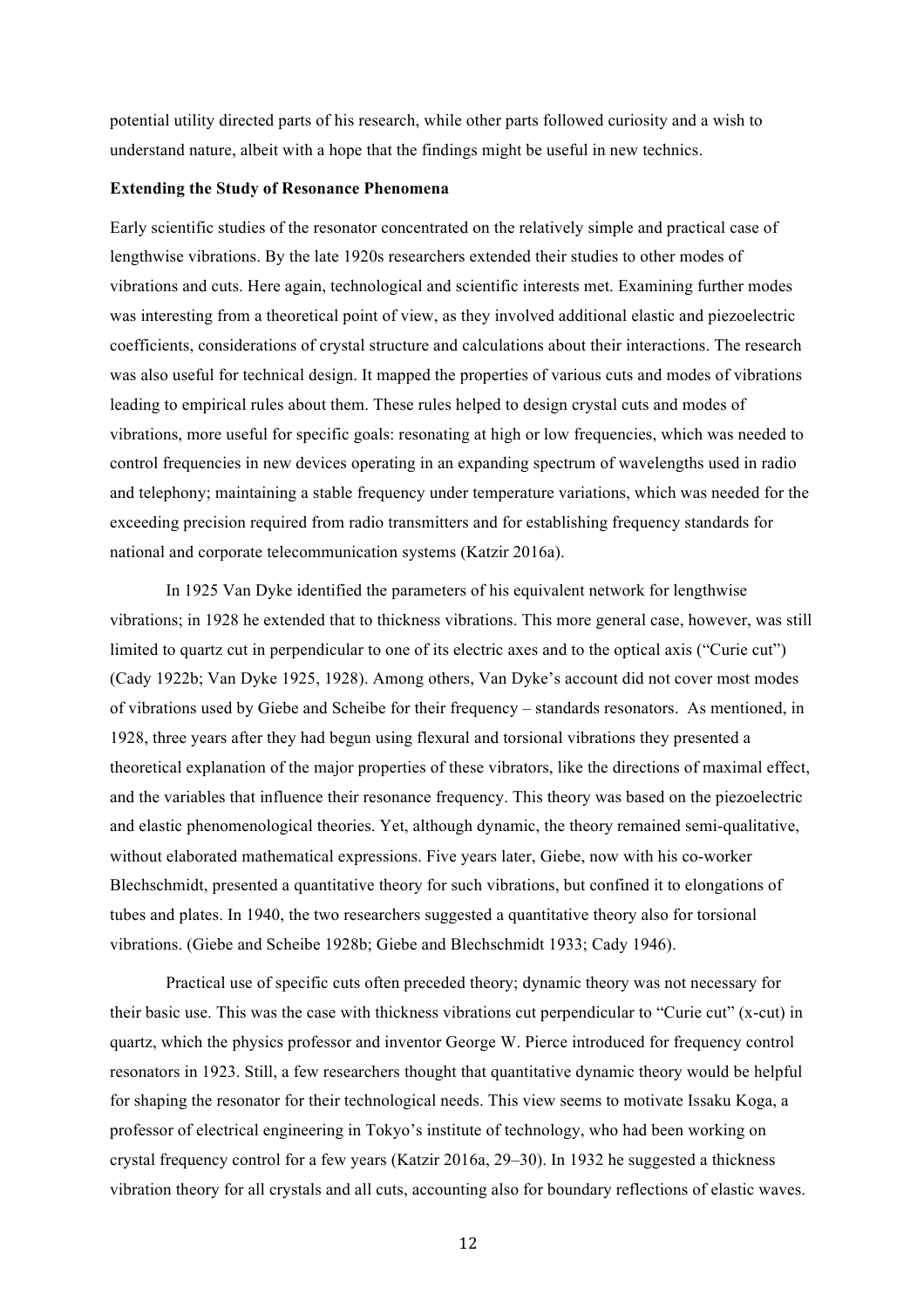The theory was part of a larger research project on characteristics of different modes of vibrations of quartz plates, closely connected to technological interests in their use. Guided by the theory, Koga experimented with various cuts and found one whose resonance frequency is practically independent from temperature. He reported on the cut in 1933 and two years later incorporated it in a new quartz clock of his design (Anon. 1963b, 8–9). Technological interests, thus, played a central role in directing Koga's research, even as his study of thickness vibrations went beyond the needs of technology.

An intent to provide rules for technical improvements seems to be only one among several motivations to develop the dynamic theories. Their authors were also concerned with disciplinary questions of theoretical-mathematical rigor, completeness, and agreement with the observations. Cady extended the theory for a resonator with a gap and damping, and showed how to derive the equivalent electric constants of thickness resonators in 1936. Other contributors with an institutional interest in technology, B. van Dijl from the Radio-Laboratory of the Dutch State-owned telecommunication provider and Rudolf Bechmann from Telefunken suggested, respectively, another mathematical approach and a fuller account of elastic boundary effects in 1936 and 1940. Academic researchers, free from such institutional obligations also contributed. The renown German theoretician Max von Laue was mainly concerned with the challenge the resonator posed for the phenomenological elastic and piezoelectric theories of crystals. He thought that Cady's theory of lengthwise vibrations lacked rigor and suggested an alternative theory in 1925 (Laue 1925). Ernest Baumgardt, who worked at Paul Langevin's laboratory mainly on ultrasonics (Le Grand 1969), explained a divergence between thickness theory and experiment with an assumed additional effect of charge on the elasticity of quartz in 1938. In 1942 A. W. Lawson from Pennsylvania University advanced a more complete mathematical account based on Cady's assumptions (Cady 1946, 306–07). Most theoretical studies of the resonator, however, did not elaborate on piezoelectricity but on its elastic aspects.

Dynamic theory seemed to be of interest more for physicists than for developers of practical devices, with a few exceptions like Koga. For example, during 1927-29 Warren Marrison and Fredrick R. Lack at AT&T's Bell Labs developed resonator cuts that were stable under temperature variations. This answered their corporation's needs for a highly precise primary frequency standard, reasonably precise portable frequency standards (for their telephone and radio networks), and for controlling radio transmitters in their wide broadcasting system. Yet, they made little use of mathematical theory. They reasoned from earlier empirical findings on modes of vibrations in quartz and the way different modes depend on temperature instead of deriving preferable modes from a rigorous theory (Marrison 1929; Lack 1929; Katzir 2016b, 103–5). Still six years later, their colleague W.P. Mason developed an elastic theory for flexural vibration, probably with the aim of assisting the design of further resonators in a more analytical manner. Experimental studies about modes of vibrations seemed to be more useful for developing efficient resonators for various practical ends, like lower resonance frequency and stability.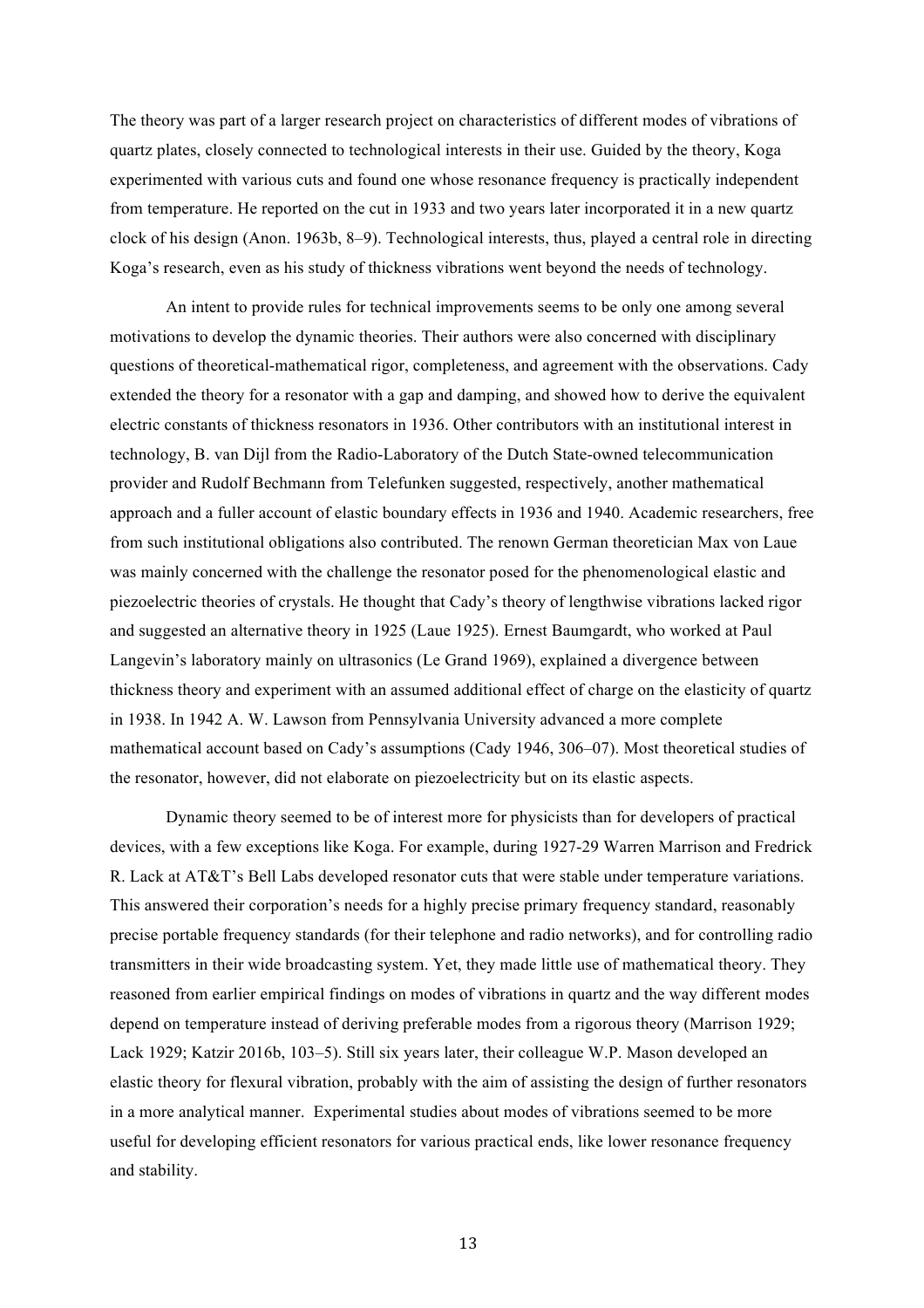Concern about practical cuts directed a few of the early researchers in the field, as clear for example from the work of Giebe and Scheibe. In 1931, Harald Straubel at Jena University relied on empirical means, without resort to theory, to identify "natural directions" of oscillations and demonstrated their correspondence with Young's modulus. He further recommended that practitioners cut quartz according to these "natural directions." While others were perhaps less explicit, they usually referred to the practical implications of their research on piezoelectric vibration.<sup>20</sup> Yet, the interest of physicists in the question waned in the early 1930s, perhaps since it seemed of little scientific concern after the main modes were mapped. The properties of different cuts became a subject of engineering research and development aimed at designing new products. Scientists and engineers in industry (Telefunken, Zeiss, AT&T) and in engineering departments (Koga in Tokyo) employed quantitative resonance theory, data, and experiments to develop more cuts useful for their needs; they found the abovementioned cuts of practically zero temperature coefficient, cuts of low frequesncy and others of high frequency resonance (Cady 1946, 451–61). A few academic physicists, prominently Harold Osterberg in Wisconsin and Václav Petržílka and August Žáček in Prague, studied related questions in the late '30s. They concentrated on what seemed to be open issues, either because the behavior in the laboratory or of devices lacked a satisfactory theoretical account, or due to disagreements about their explanation, or because a specific kind of cuts had not yet been studied. Osterberg, for example, accounted for Lack's finding by analyzing the dependence of temperature coefficient on the modes of vibrations in quartz. Petržílka and Žáček studied torsional vibrations following a controversy over the ability of Voigt's phenomenological theory to account for the static effect and on how to account for the vibrations observed in different cuts (Osterberg 1936; Petržílka and Žáček 1938).

In addition to the study of modes of oscillations in crystals, researchers studied the effect of external physical conditions on the resonator as a unit. In these studies, they paid little attention to the process inside the crystal, to its particular elastic and piezoelectric constants, and the relations to its metal coating. While the particular crystals in use were important for some studies, the researchers often employed equivalent network formalism. Following the early studies at Wesleyan university and the NPL, physicists studied the effect of temperature, mechanical stress, and the magnitude and frequency of the electrical forces on the resonator. A few studied the effect of air-gaps on the resonance frequency and the influence of the surrounding medium. Others examined related questions like the effect of decrement of the vibrations on their frequency, and the production of heat by

<sup>&</sup>lt;sup>20</sup> Experiments on modes of vibrations included those of Wachsmuth and Auer (1928), Koga (1930), Skellet (1930), Giebe and Scheibe (1931), Wright and Stuart (1931), Bücks and Müller (1933), Osterberg and Cookson, Tykoncinski-Tykociner and Woodruff (1937), and Petržílka and A. Žáček (1938).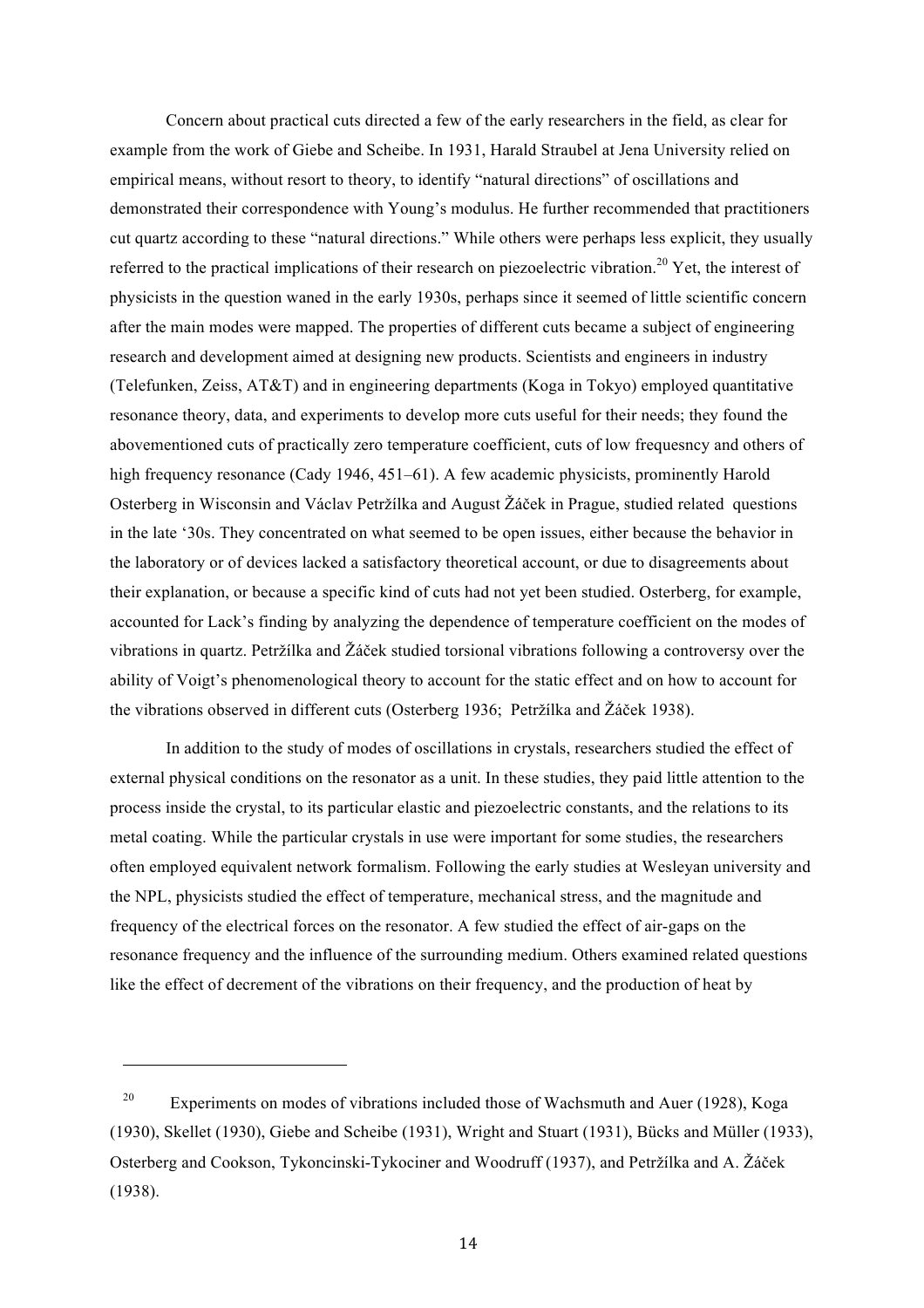vibrations.<sup>21</sup> The conditions studied were similar to those that affected resonators when they were used for frequency standards and control devices, which required the stability of resonance frequency. Technological intrests, thus, seem to be a decisive force in directing scientific research to these topics. Physicists showed interest in studying the effect of these physical conditions on frequency from the mid-1920s to the early 1930s, but did not pursue it later. As with the study of vibrational modes, they probably deemed the current knowledge of the main effects as satisfactory. During the 1930s, they turned to related questions, like the microscopic displacement of the vibrators applying optical and xray methods.

#### **Paths to the Study of the Piezoelectric Resonator**

<u> 1989 - Johann Stein, marwolaethau a bh</u>

Most of the experimentalists who examined the resonator shared a concern with its technical application. After 1928, their concern did not often follow from a personal engagement with designing devices, but from a general aim and usually a traceable motivation to provide useful knowledge for the developers of piezoelectric technics. Often, it was this concern with applications that led the researchers to piezoelectricity, or formed a major motivation for its study. The profile of the researchers was quite similar to that of the early students of the resonator, with an increase in the share of university scientists. Still the research in national and industrial laboratories continued. Blechscmidt joined Giebe and Scheibe at the PTR; Barret and Howe continued Dawson's research at the American Naval Research Laboratory; Hund, Wright and Stuart began scientific research of the resonator at the USA Bureau of Standards. Bechmann joined Meissner at Telefunken and continued the research after the latter left for AEG. At Bell Labs, Mason and Skellett supplemented the technological research and development of Marrison, Lack, and their associates. Terry (already in 1927) and separately Osterberg in Wisconsin and Brown at Texas University joined their colleague Cady at Wesleyan. German professors and their students joined their American colleagues: Wien, Grossmann, Hehlgans, and Straubel in Jena, Wachsmuth, Auer, and Doerffler in Frankfurt. S. Leroy Brown and Earle M. Terry manifested longstanding interest in high frequency oscillations (Ingersoll 1929). Max Wien and his associates in Jena directed much of their research to technical questions, especially regarding highfrequency electric oscillations, Wien's expertise. In particular, they cultivated strong connections with the science-based company Zeiss, the main funder of the natural science faculty at the university, and the founder of its institute for 'technical physics' (Gerber, John, and Stutz 2009). Although primarily

<sup>&</sup>lt;sup>21</sup> Among the experiments on the effects of physical influences on the resonance frequency were the abovementioned ones of Dye and Heegner, and those of Powers (1924), Terry (1927), Strout (1928), Brown and Harris (1931), Petržílka (1932), Gibbs and Thate (1932); The effect of air gaps was studied by Dye, Hehlgans (1928), and Grossmann and Wien (1931); The engineer Mario Boella examined the effect of decrement (1930); de Gramont and Beretzki showed that resonators are heated by their own motion (1932). In addition to *Science Abstracts*, I consulted (Gibbs and Thatte 1932)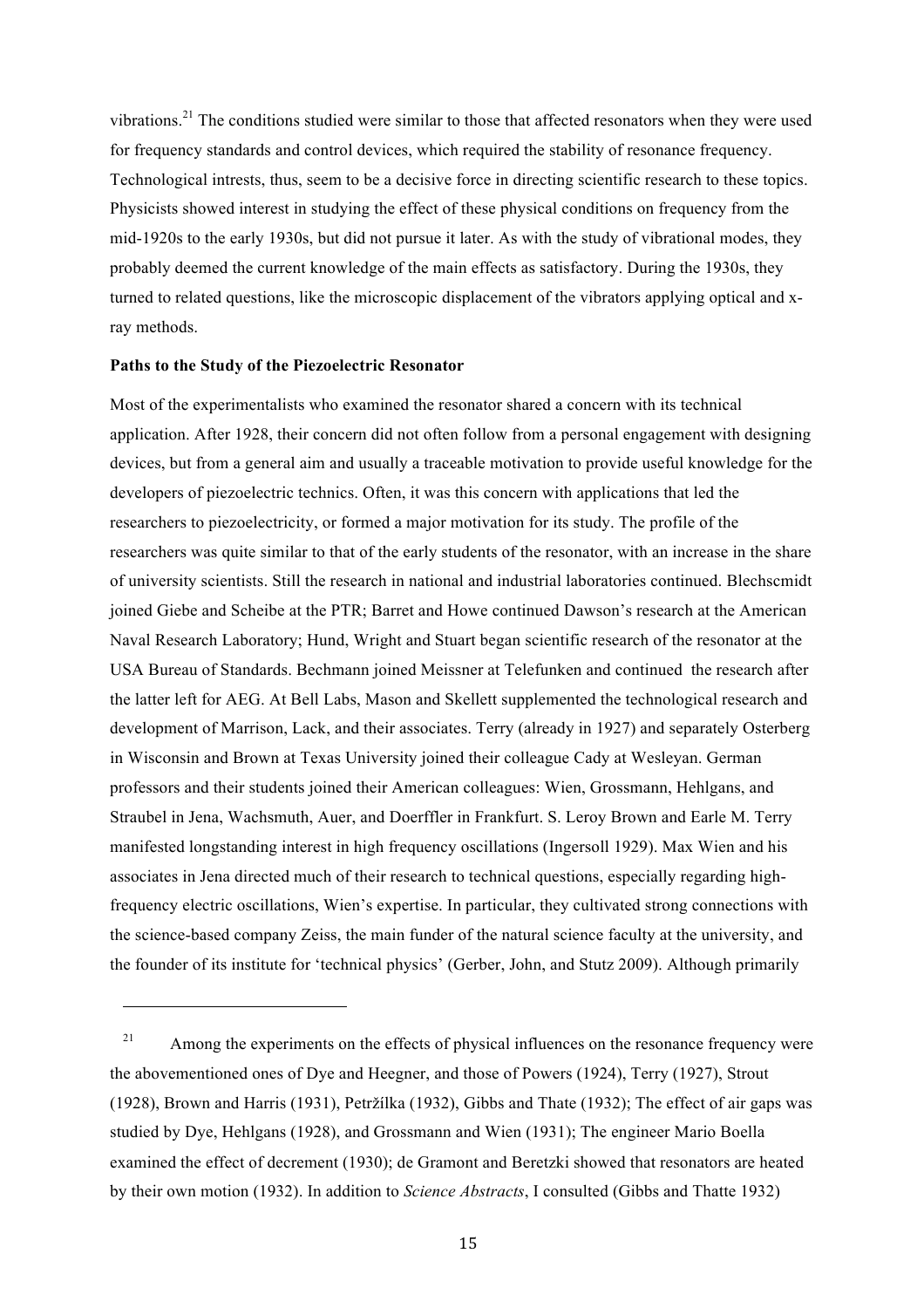an optics manufacturer, Zeiss engaged also in the production of crystal-cuts for frequency control, probably due to its expertise in cutting. The company was closely involved with the research of Harald Straubel, who had assigned a few patents in the field to Zeiss before he became its employee in 1935. Straubel continued cooperation with the university, as a Zeiss employee. The tight relationships benefited also from the high position that Haralad's father, Rudolf, a physicist himself, occupied in the company. 22

Japan provides another example for the involvement of governmental laboratories and academic institutes in research. Koga began his work on piezoelectricity at the electro-technical institute of Tokyo municipality, and continued at the electrical engineering department of Tokyo's imperial university and at Tokyo's institute of technology ('Isaac Koga 1899-1982' 1982). In parallel with Dye, Giebe, and Scheibe, Shogo Namba, who worked on Japan's radio frequency standards at the electro-technical laboratory of the ministry of communication, examined general properties of quartz vibrators (Namba 1930) (Annon. 1933). Nishikawa and his associates who confirmed Koga's theory using x-ray diffraction in 1933, worked at Riken – an academic research institute for physics and chemistry (Nitta 1962). They did not have a direct interest in frequency control, but one of the main goals of the institute was to provide a scientific basis for fostering technology (Coleman 1990, 229– 31, and Ito's contribution to this issue). Another academic site for research was the University of Prague, where the physics professor Žáček, an expert on radio and the measurement of high frequencies, prompted his assistant Petržílka to examine relationships between optic and piezoelectric properties in vibrating quartz in 1931. The next year Petržílka moved closer to answer technological interests with research on high-frequency vibrations of tourmaline crystals at the Heinrich Hertz Institute for vibration research in Berlin, an institute with an explicit interest in frequency control. At this point Petržílka acquired expertise and professional interest in the study of the resonator. Thus, when he returned to Prague as a lecturer of physics, he continued with its study, establishing a local center for studying the resonator by engaging Žáček and younger physicists: L. Zachoval, František Khol, and Franz Krista. The technologically oriented Hertz Institute, thus, pushed Petržílkato study areas of its interest, also after ceasing paying his salary. Yet Petržílka himself found other areas more

 $22$  Zeiss had a long tradition of scientific research (Feffer 1994); Straubel assigned his patent to Zeiss, and thanked the company for material help and assistance in his sexperiments (Straubel 1932, 13) on his later collaboration with the university (Becker 1936, 384), (on resonators produced by Zeiss, see Bauer 2005, 135). Norbert Günther at the university institute for applied optics went closer to the core activities of the company, examining the effect of mechanical and electric forces on double refraction in quartz using quartz crystals on loan from Zeiss.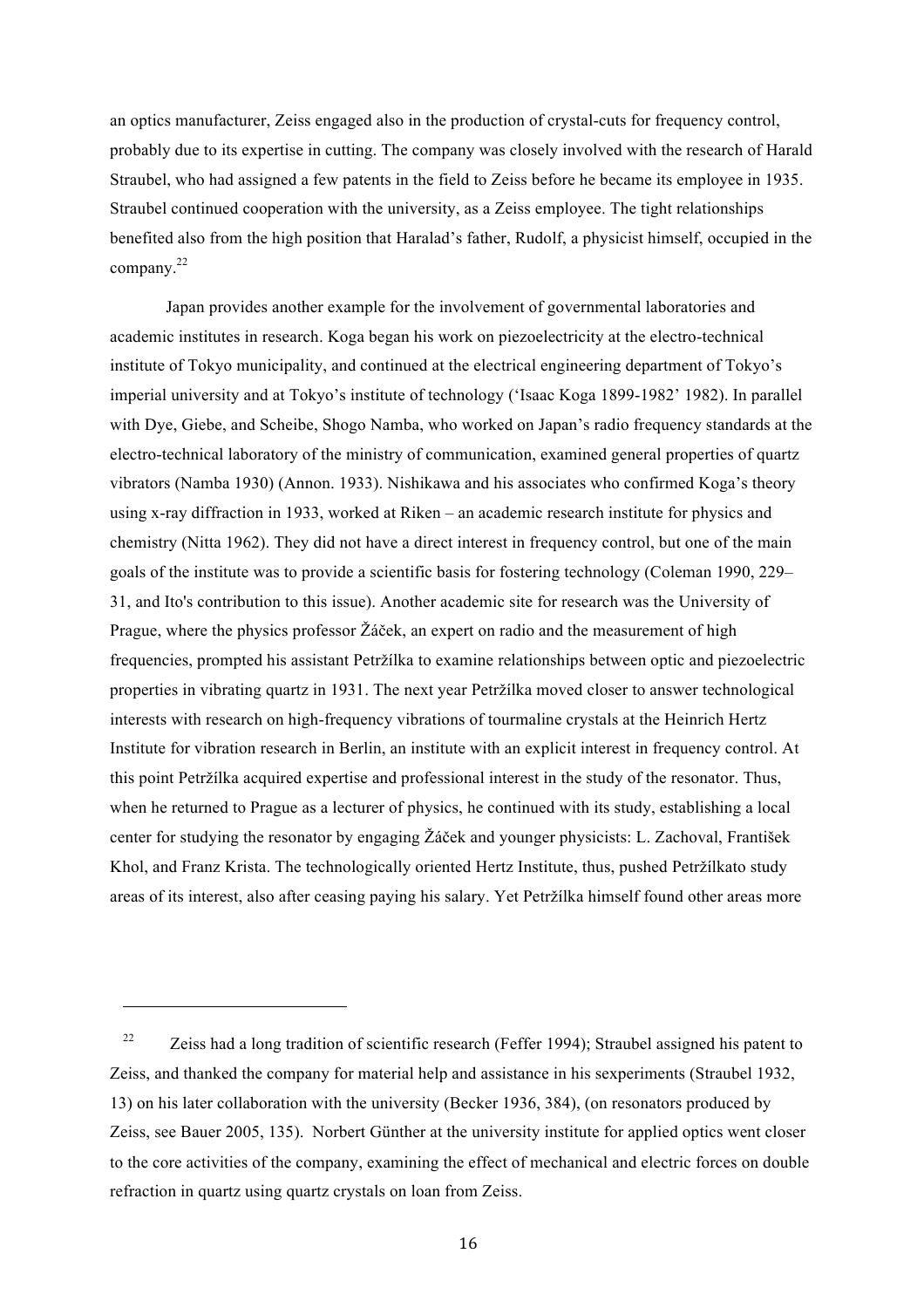promising for further research and in 1938 began studying nuclear physics, a move hampered by the closure of the Czech universities by the German occupation.<sup>23</sup>

Still, some of the researchers did not show such an explicit interest in the technical uses of the resonator. Richard Wachsmuth, Frankfurt's experimental physics professor became interested in the subject due to his concern with elastic vibrations. Technical applications seem less prominent in his group's work. Yet, the technical relevance probably helped attain support for the research. For experiments in flexural and transverse vibrations his student, Doerffler, enjoyed support from *Notgemeinschaft der DeutschenWissenschaft* (*NG*) the main German research fund and the *Helmholtz-Gesellschaft*, which was established to promote applied research. The higher prospects of receiving financial support to a technologically relevant study might have directed the student to this research rather than to another work on elasticity (Doerffler 1930; Kirchhoff 2003). Across the Atlantic, the resonator attracted the attention of Harold Osterberg, who examined its vibrations by an interferometer in his 1931 dissertation in Wisconsin. Osterberg made piezoelectricity his major research area publishing alone and with students about a dozen papers on the resonator. Apparently, the combination of a new sub-field with open questions and their relevance for technology attracted the young physicist, who sought his own niche. He explored questions of some generality, yet many of his studies were relevant to practical applications. Among these were an interferometer examination of quartz cuts that were used in commercial devices (in 1933), the stability of high frequency tourmaline resonators (with John W. Cookson in 1934), and the abovementioned research on zero temperature coefficients. The latter is an example of a study of more general and theoretical character inspired by a technological research. Ernst Lonn's1937 mathematical solution of the vibrations of crystal plates that was stimulated by findings of Petržílka suggests another example,. In the case of Osterberg the connection to technics was not only thematic. Bell Labs lent him quartz plates (Osterberg 1933, 829). His inclination to technology-oriented research would lead him to abandon the academy for the optical industry in 1939.

Clearly, technical prospects motivated much of the research on the piezoelectric resonator. Yet, the participation of scientists without direct personal or institutional links to the technology suggests that disciplinary concern and sheer curiosity also played a role I have traced above some of the scientific concerns that researchers had it is more difficult to trace the effect of the researcher's own curiosity - a private state with little objective remains. Yet, one should not infer from our methodological shortcomings that curiosity was inconsequential. There are a few indications that curiosity motivated scientists and engineers alike, if not all and not always. Their published papers and

<sup>&</sup>lt;sup>23</sup> Petržílka published on the piezoelectric resonator alone and with Zachoval in 1934 and 1935 and with Žáček in 1935 and 1938. Khol published alone in 1938 and 1939 and thanked both Petržílka and Žáček; Krista published in 1939. (Václav Petržílka 1932; The editor 1970); (Anon. 1956).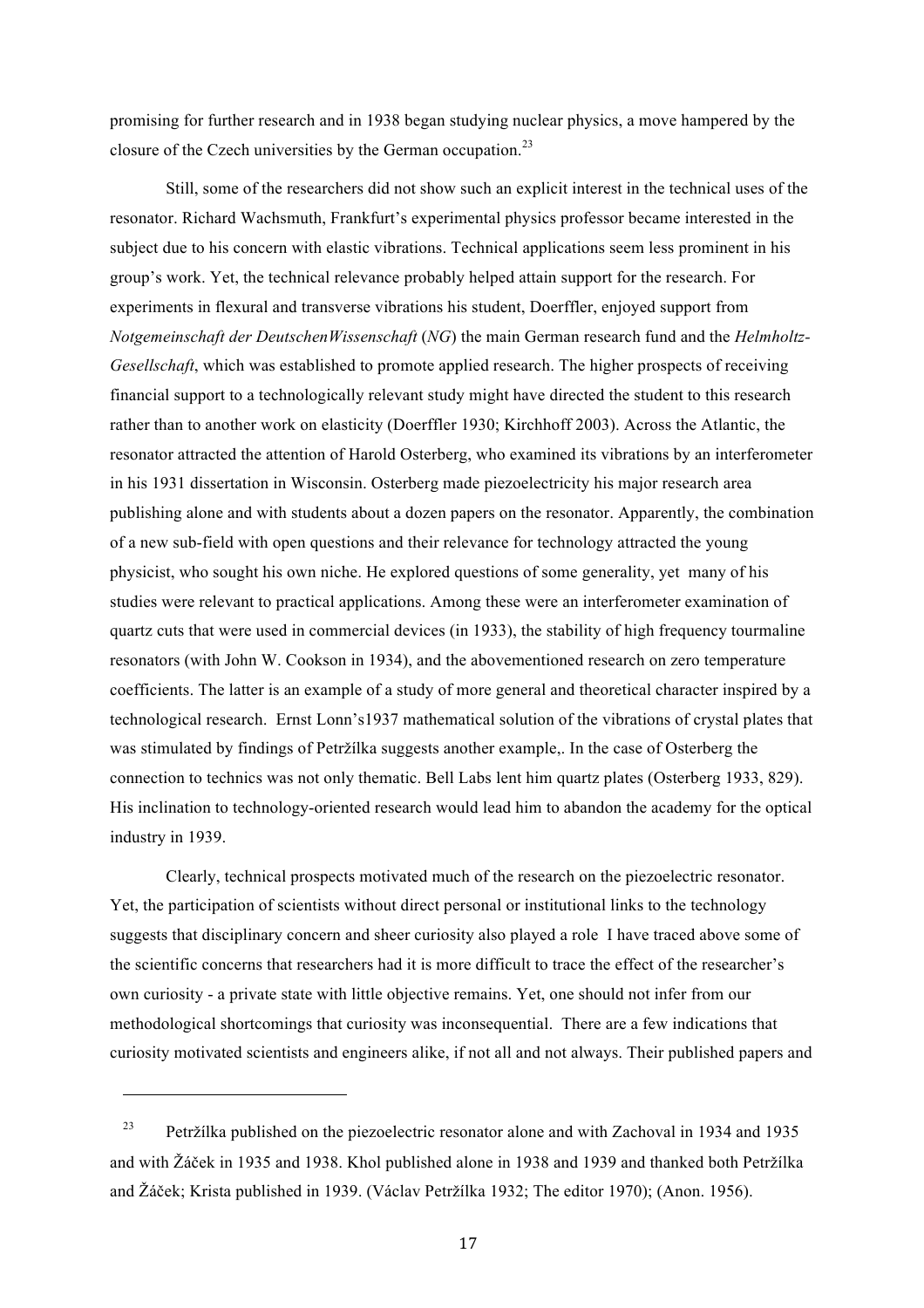notebooks show that their research often went beyond apparent scientific or practical questions. Another indication is the enthusiasm conveyed in some passages of their published material. In addition, researchers explicitly referred to their inner interest in the subjects they studied, usually retrospectively when they reflected on their work. Although curiosity sometimes led physicists to issues outside the central disciplinary and technical concerns, it often did not conflict with other motivations. Scientists found intellectual interest also in questions derived from technology. The curiosity and disciplinary concerns in such phenomena like piezoelectric resonance made them more attractive for scientific research, thus facilitating physicists' move to questions of interest to users of technics.

#### **Studies beyond the Resonator**

<u> 1989 - Johann Stein, marwolaethau a bh</u>

Although the resonator attracted most attention, the technical application of piezoelectricity led also to an expansion of research on other properties of the phenomenon through three main paths. First, the effort to elucidate resonance triggered the examination of related questions regarding piezoelectricity in static conditions. These were often topics that had already been studied in the pre-applicable phase. Studies of the magnitudes of the piezoelectric coefficient (the ratio between strain and electric polarization in particular crystals and directions) and their variations under changing physical conditions form the prominent example. Second, through its uses and following the discovery of piezoelectric resonance, the phenomenon became better known among physicists. Thus, researchers were mindful of the phenomenon and considered its study when they worked on connected questions, or when they were looking for a proper niche for their research. The stimulation of research due to the better acquaintance with piezoelectricity was a secondary effect of the technological interests in it. Third, the resonator and its theory suggested new methods for measuring and detecting piezoelectric effects. As it is common in disciplinary research, physicists seized the new methods to measure magnitudes determined by other means.

The resonator led to two new measuring techniques. One was the 1925 "powder method" of Giebe and Scheibe: an effective technique to detect the mere existence of the effect in hundreds of minerals, using the electric properties of piezoelectric resonators (Giebe and Scheibe 1925a). The two PTR researchers employed knowledge they acquired in their technological research, i.e. the resonance effect explored for improving frequency standard technics, for scientific aim, i.e. for exploring the structure of 'non-useful' crystals. Following their lead, about a dozen scientists employed the method. While Giebe and Scheibe reached their method from the study of electric oscillations, others seized on the efficient method for their research programs on the structure of minerals in physical chemistry, crystallography, and mineralogy.<sup>24</sup> Here we can perceive the effect of technics as instruments, since

<sup>&</sup>lt;sup>24</sup> These studies include those of R. Lucas (1924); Hettich with Schleede (1927, 28), and with Schneider (1928); S. B. Elings and P. Terpstra (1928); H. Mark and K. Weissenberg (1928); W. A.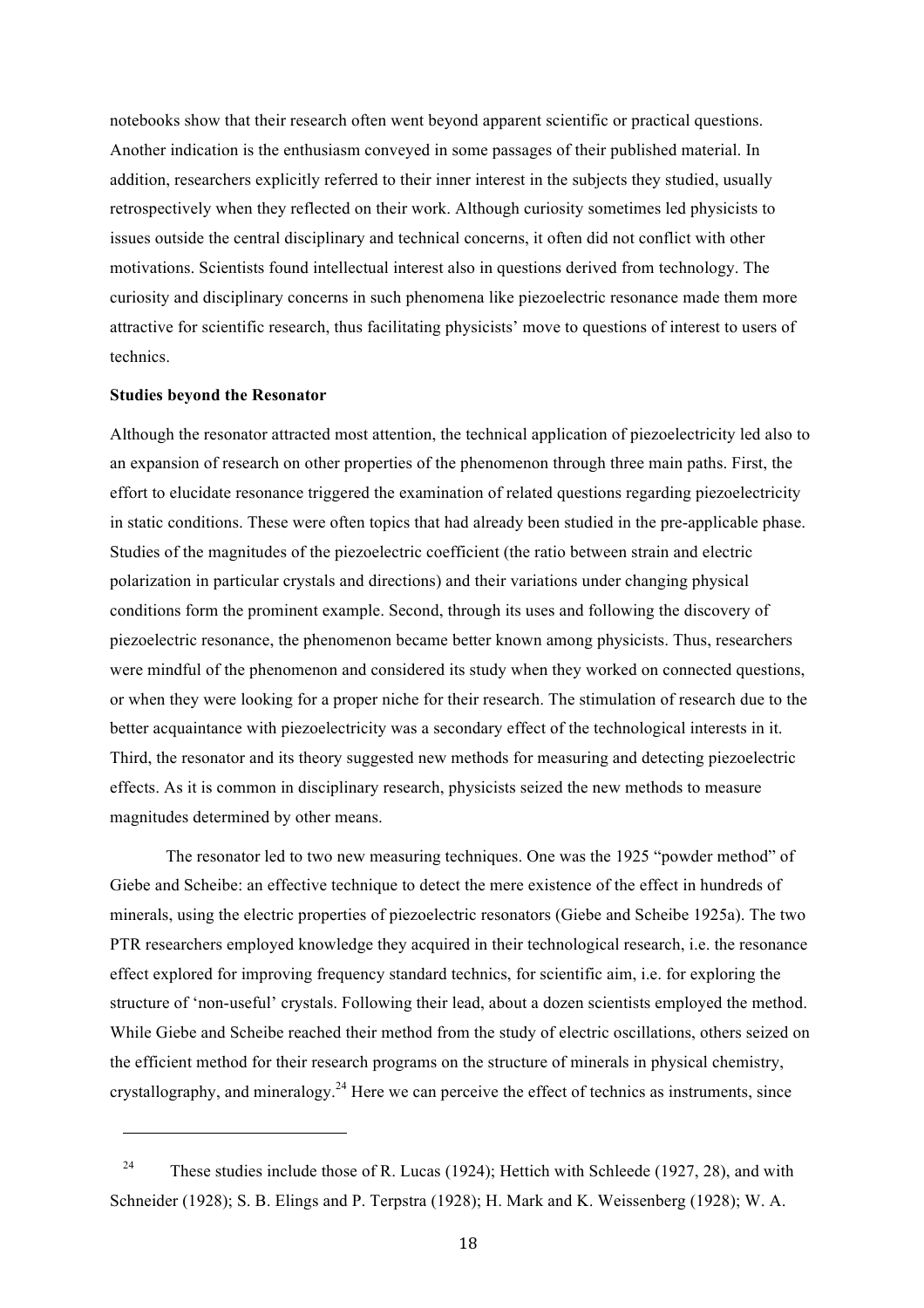the method was an adaptation of practical methods in the laboratory. In the other measuring technique, we can notice the secondary effect of technological interests since it hinged on resonator dynamic theory. A few experimental methods allowed employing the theory to determine piezoelectric coefficients through frequency measurements. Several physicists seized on the technique. A few like Fujimoto and Van Dyke had worked on the resonators, others like Vselold Fréedericksz and his colleagues in Leningrad Physico-Technical institute (LFTI) showed a clear interest in piezoelectricity. While for still others like Angelika Székely from Graz University and her student Berta Nussbaumer, this was the only research related to piezoelectricity (Cady 1946, 387–92).

Fréedericksz employed the dynamic method to contest the 1927 experimental conclusions of Leo Dawson from the US Naval Research Laboratory (NRL) according to which quartz main piezoelectric coefficient decreases in value with high temperature. The physicist Albert Perrier from Lausanne university supported the Leningrad group by invoking measurements that he had performed already in 1916. His research was part of a longstanding disciplinary study of phase changes in solids, predating the technological interest in piezoelectricity. Yet, he returned to the question due to renewed interest in the field that followed its technical use. During the 1930s, physicists continued exploiting the question, measuring the variations of the piezoelectric coefficient with temperature.<sup>25</sup> An interest in the technology clearly stimulated this research since the resonance frequency of frequency control units was sensitive to the changing value of the piezoelectric coefficient. Dawson studied static piezoelectricity because the NRL was interested in developing crystal frequency control for use in shortwave radio (Anon. 1963; Yeang 2013, 171–175) (The Technical Information Division Naval Research Laboratory 1998). The case of Fréedericksz (Frederiks in modern transliteration) is more complicated. In the 1910s he had studied piezoelectricity with Voigt, the doyen of the field. Yet, he resumed its study only after the large-scale application of piezoelectricity. The technical relevance of the effect justified its study at the LFTI, an institute aimed at fostering industrial development through scientific and technological research (Vizgin and Frenkel 2002; Josephson 1991, 104–40).

In examining the variation of the effect of temperature, the Leningrad group measured the absolute value of the quartz piezoelectric coefficient. The value of its major piezoelectric coefficient attracted the attention of quite a few experimentalists from 1927 on, with fourteen determinations of its value up until the beginning of WWII, versus nine in the 35 years before WWI. Quartz was the

Wooster (1929); L. Egartner et al. (1932); H. Seifert (1932) G. Greenwood and D. Tomboulian (1932, 35, 37); B. Gossner and N. Heff (1934) ; J. Engl and I. P. Leventer (1937); W. L. Bond (1943), (Cady 1946, 231–33)

<u> 1989 - Andrea Santa Andrea Andrea Andrea Andrea Andrea Andrea Andrea Andrea Andrea Andrea Andrea Andrea Andr</u>

<sup>25</sup> Experiments were taken by Fréedericksz with G. Michailow (1932), Bechmann (1934), Van Dyke (1935), Pitt & McKinley (1935), A. Langevin (1935-36) and Clay & Karper (1937), (Cady 1946, 221–223)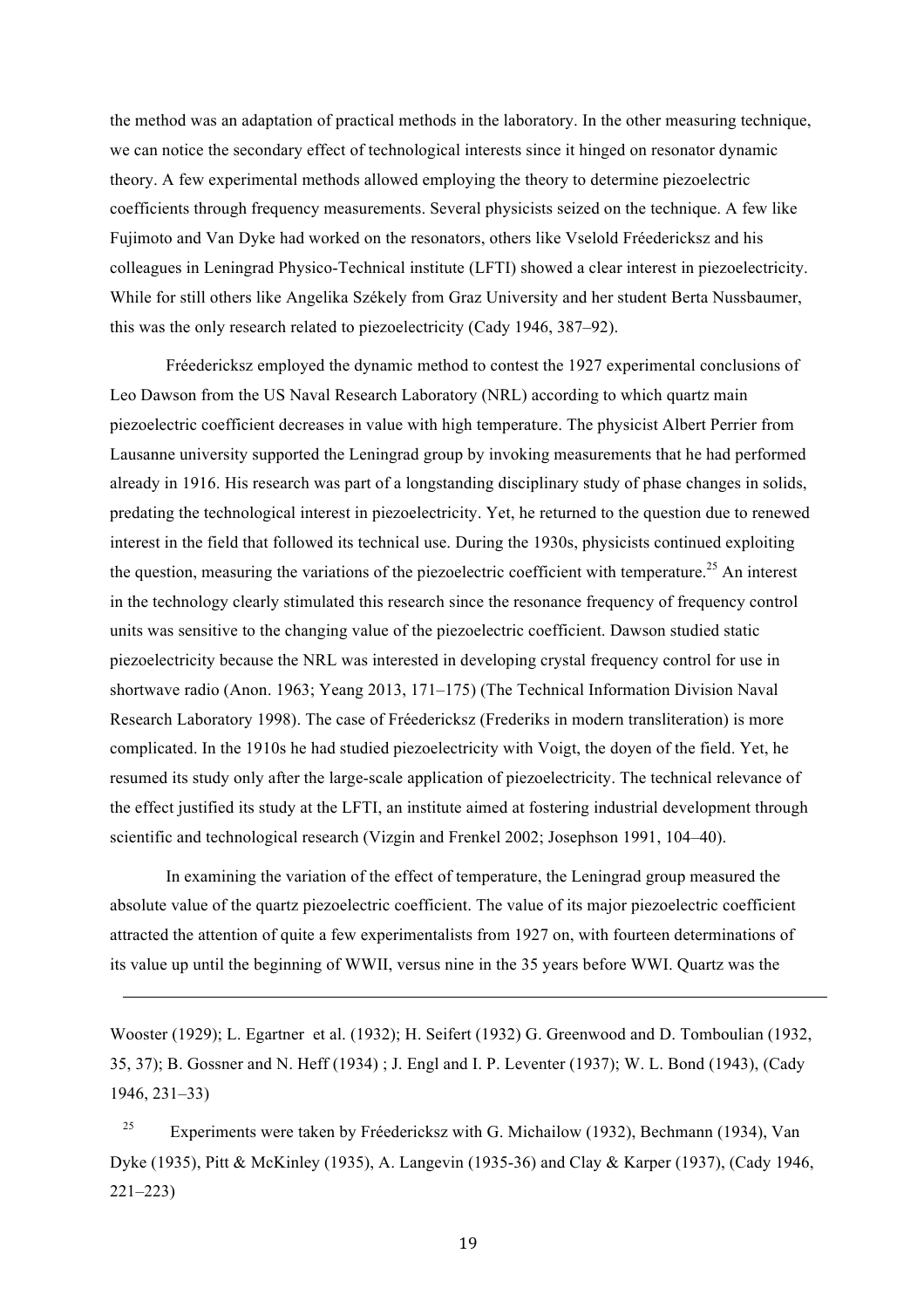only crystal actually used for frequency control. It was also the most useful crystal for laboratory examination and drew much attention at the pre-applicable phase of research. Still, while it was the single most determined crystal before WWI, its study predominated the inter-war period drawing more measurements than all other crystals combined. The role of quartz suggested that the study of the exact value of the piezoelectric coefficient and its variations under changing physical conditions originated in an interest in the resonator due to its technical value. A casual remark made by Cady in his comprehensive 1946 textbook *Piezoelectricity* exhibits the importance of practical applicability for the study of the effect*.* He dismissed the need to have quantitative information about the constants of specific class of crystals because it "cannot be recommended for piezoelectric applications."<sup>26</sup>

While physicists in general were better acquainted with piezoelectricity in the 1920s than before, those who had encountered the effect in one context were still particularly likely to study the field. With their associates, they were responsible for a considerable share of the research beyond the resonator. Some of them were trigged by encounters with the phenomenon in its technological research. This was the case with Cady's early studies of resonance, which followed his experience with vibrations in his war research on sonar. Another group worked in Paris around the inventor of the piezoelectric sonar, Paul Langevin, who began scientific study of piezoelectricity only in the mid 1930s, inspiring also a few junior collaborators including his son and son-in-law.<sup>27</sup> Apparently, Langevin's experience stimulated research at the nearby laboratory of Charles Fabry at the faculty of science. For example, Ny Tsi-Ze (Yan Jici) examined for his 1927 dissertation static piezoelectricity in quartz, using a crystal specimen cut as an ultrasonic transducer, and enjoying assistant from a commercial company that used it (*Société de Condensations et d'Applications Mécanique*) (Ny 1928). Ny's own experience with piezoelectricity stimulated his further study of the field as a director of the physics institute in Beijing. With Tsien Ling-Chao (Qian Lingzhao) he examined electrification by torsion in a hollow quartz cylinder, in an attempt to elucidate differences between experimental results of Röntgen (1890) and Tawil (1928) and their relations to the phenomenological theory. This opened a small controversy, and, as expected from the disciplinary logic, promoted further research on torsion in quartz by them and their collaborators: Fang Sun-Hung in China, Gibbs with whom Tsien studied in England, and Langevin and Jacques Solomon in Paris. As with other questions related to piezoelectric

<sup>&</sup>lt;sup>26</sup> (Cady 1946, 200–231), quoted on page 209. Cady does not mention Székely's 1932 measurement of the quartz constant.

<sup>&</sup>lt;sup>27</sup> An assistant in his laboratory, René Lucas, began in and employed a new method inspired from the work on sonar for detecting piezoelectricity in crystals already in 1924 (Lucas 1924). Andre Langevin examined the effect of temperature on the piezoelectric constant of quartz, partly with A. M. Moulin in 1936-37. His brother in law Jacques Solomon published with Paul Langevin. Ernest Baumgardt studied piezoelectricity at Langevin's laboratory in 1938.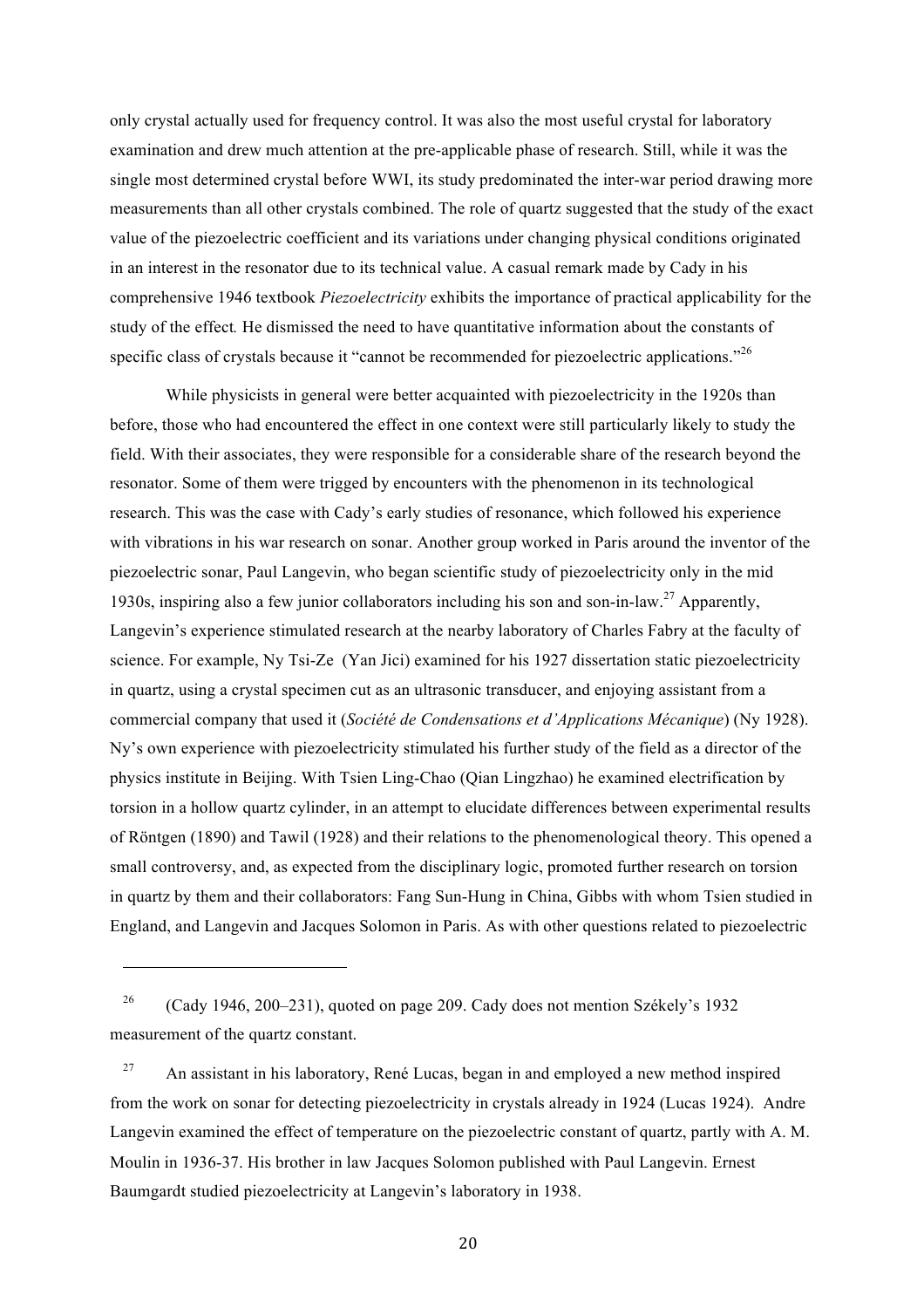properties of quartz, the issue of torsion also had practical implications as it was used to generate vibrations, a connection that probably added to the interest in the question. (Ny and Tsien 1934a, 1934b).

The laboratory was an additional site for encountering piezoelectricity and another stimulant for its study. Experimentalists employed the vibrator in studying acoustics, especially ultrasonics, and used piezoelectric resonance for exploring the structure of crystals. In the 1930s, piezoelectricity itself attracted the attention of some researchers in the field. A few of them were associated with groups that had already studied piezoelectricity in Jena and in Fabry's laboratory.<sup>28</sup> This influence of technics through laboratory instrumentation on research is distinct and independent from the power of technological interests. It occurs also when an effect has no use beyond the laboratory.

Notwithstanding the role of its technical applicability, the study of piezoelectricity was stimulated also by developments in other fields of physics. Their effect was strengthened by acquaintance with piezoelectricity, which made scientists aware of its relevancy. The technological interest in piezoelectricity helped to attract several among those who reached the field through this path. A few studies in the 1920s followed Max Born's new atomistic-lattice theory of solids (1915) and the exploration into crystalline structure by x-ray diffraction techniques (1914) (Vigoureux 1931, 177–96). With the advances in x-and  $\gamma$ -rays studies, experimentalists in the field explored the influence of radiation on piezoelectricity with no conclusive results.29 The power of x-ray diffraction methods to explore the fine structure of vibrating piezoelectric crystals drew a handful of the many experts on these methods to the resonator.

Two cases illustrate the confluence of disciplinary and utilitarian factors in directing physicists to piezoelectricity. In 1931 Gerald Fox and Percy Carr determined the amplitude of vibration of the quartz lattice atoms in resonance, by measuring the intensity of x-rays reflected from the crystal. Fox, who had just become a professor at Iowa, was looking for new research subjects. His former teacher, the x-ray expert James Cork, probably suggested the x-ray diffraction study of resonators, following one of his own studies. From 1932, Fox extended his experimental study of piezoelectricity (always jointly with a junior associate) to other methods and issues like possible causes of breakage and

 

<sup>&</sup>lt;sup>28</sup> These researchers included Pan Tcheng Kao in Paris, Ernst Grossmann and H.E.R. Becker in Jena, Karl Bücks, Hans Müller, Ludwig Bergmann, Clemens Schaefer, Erwin Fues and Hanfried Ludloff from Bresslau, Egon Hiedemann, H. R. Asbach and K. H. Hoesch in Cologne and Arnold Pitt and D. W. R. McKinley in Toronto

<sup>&</sup>lt;sup>29</sup> The researchers included J. Laimböck, Franziska Seidl and E. Huber.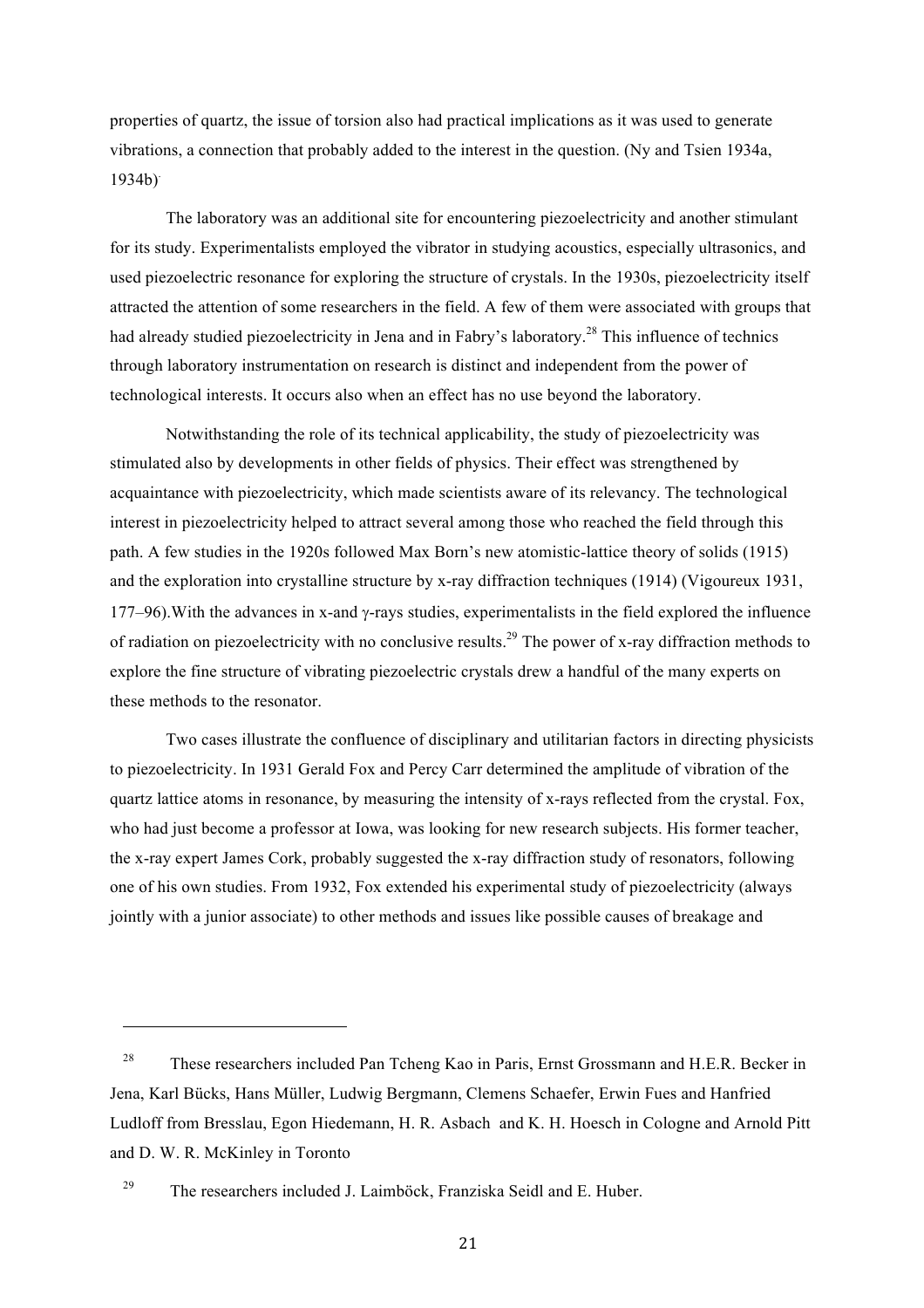properties of the static effect, which suggests an interest in questions related to practical technics.<sup>30</sup> In 1938, a similar combination of experience in x-ray methods and an interest in the use of piezoelectric crystals probably led Václav Dolejšek and Miroslav Jahoda to study the variations in x-ray diffraction patterns of quartz due to the effect of static piezoelectricity. Dolejšek was the director of the spectroscopic institute of Prague University, working mainly on x-ray spectroscopy. This research had led him to a study of the crystals used for grating the x-rays for scientific and technological aims. His institute had an interest in the latter, as it hosted the physical research institute of Škoda, the largest industrial company in Czechoslovakia. Piezoelectricity probably attracted his attention also due to the activity of Petržílka's group at the same physics department (Dolejšek and Jahoda 1938; Neprašová and Rozsíval 1955).

### **The Sites of Piezoelectric Research**

<u> 1989 - Johann Stein, marwolaethau a bh</u>

The university was the main site of research beyond the resonator, in places like Frankfurt, Breslau, Vienna, Iowa, Michigan, Austin, Paris and Beijing. Still, piezoelectricity of static effects was studied also in state research institutes like the LFTI and the NRL and in the industrial laboratory of Telefunken. Technological interests played a prominent role in drawing researchers to piezoelectricity also in some of the academic centers, like Paris and Jena. Sonar and its use were central to Langevin's group, and an important context for Ny's early study. Technological relevance and prospects drew Bedeau, Tawil and de Gramont, all connected to Fabry, to the field.<sup>31</sup> In other places, especially in Germany and the USA one cannot trace an interest in specific technics, but it is still plausible that the technical prospects of the field attracted researchers to its study (see appendix, "Major research centers and their main subjects of study").

A few individuals engaged in research on piezoelectricity, like Cady, Langevin, Fabry, Petržílka, Fox, and Ny played a central role in directing their (usually junior) colleagues to its study.

<sup>&</sup>lt;sup>30</sup> Moving to Iowa Fox discontinued the research that he had done in Michigan (Carr and Earls 1974).

<sup>&</sup>lt;sup>31</sup> A lecturer of physics in Paris, Bedeau had long-lasting interest in wireless communication. Armand de Gramont, a wealthy aristocrat who constructed his own aerodynamics laboratory, was a central figure in the establishment and management of the Institut d'Optique Théorique et Appliquée, which Fabry directed, in addition to his chair at the faculty of science and later also at the Polytechnique (Roblin 1996). Beginning in 1930, de Gramont published with Mabboux, Beretzki, and alone on piezoelectric oscillators, comparing resonators at neighboring frequencies, suggesting ways of keeping beats between two resonators independent of the temperature and ways of producing audial waves, useful electro-acoustics.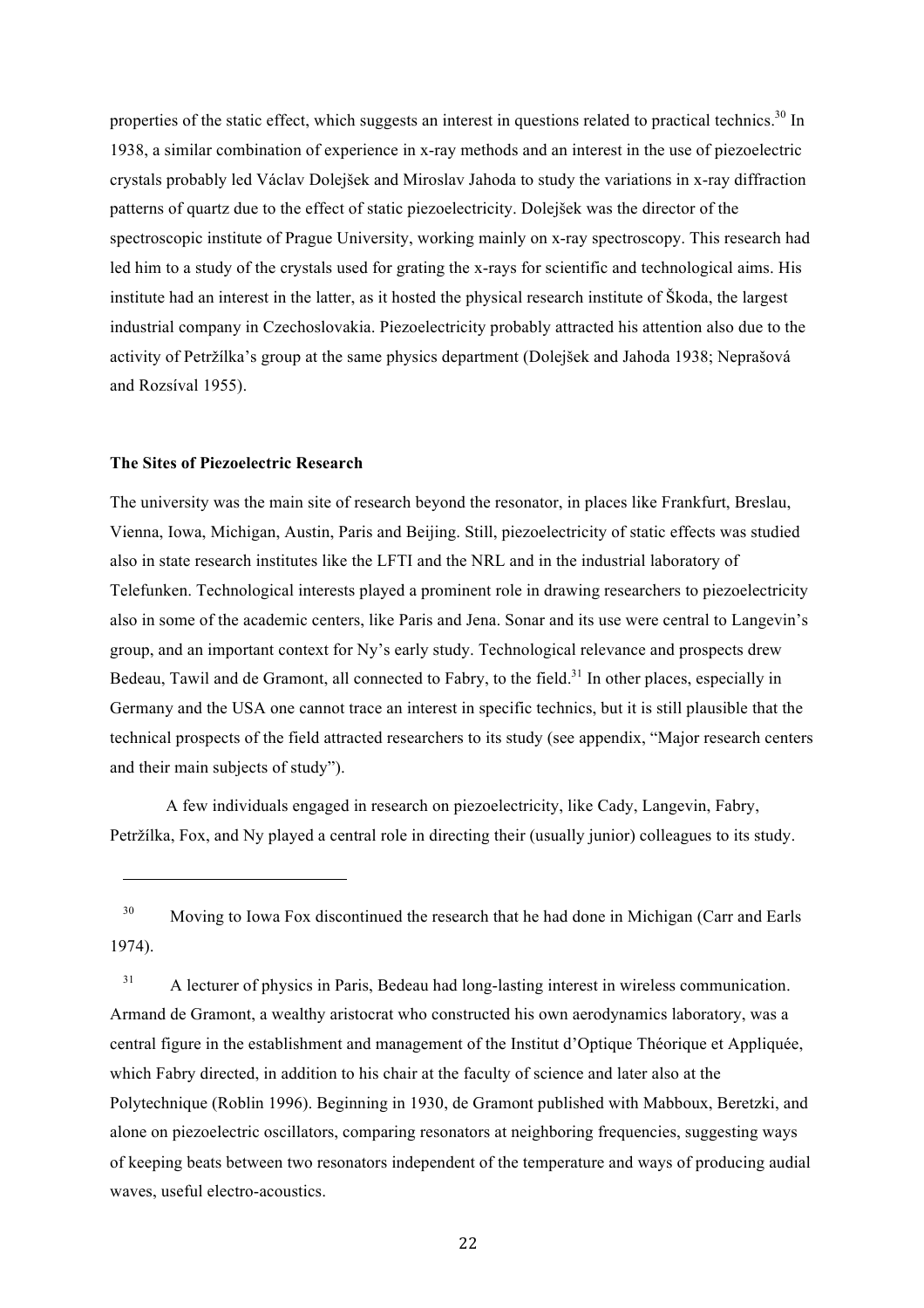They created small research centers that were often connected to institutional interest in technology. As the example of LFTI suggests, however, such an institutional interest did not necessarily imply direct research on the resonator, but led also to relevant studies of static piezoelectricity. Moreover, sometimes scientists who began with questions related to technology widened their research to issues quite remote from those of design, or even without any apparent technical implications. These included also researchers working in industrial and governmental institutes (e.g., Giebe and Scheibe, and Meissner).<sup>32</sup> Notwithstanding, piezoelectric research in national and industrial laboratories, like those of the NPL, NRL, PTR and Telefunken began with an explicit concern to improve practical devices. This was also the case at the engineering department of Tokyo University (research in other engineering schools was usually regarded as contributing to technology rather than to science, and so had at least a similar concern in practical methods).

At the early stage, research at the universities often originated from a particular interest of an individual like Cady, Langevin, and Terry in related technics (Terry reached the subject due to his interest in radio). In subsequent years particular extant connections to technical uses of piezoelectricity waned in importance. A more general inclination towards research relevant to technology seems to be the most important single factor in directing scientists to such studies of piezoelectricity. The view beyond this inclination, namely that academic physics should help technology, was quite common at the time and received official endorsement in policy statements and in material support from foundations and states (Kohler 1992; Katzir 2017). Providing basic knowledge for technical progress was more explicit in a few places like Riken institute in Tokyo (Ito, this issue), the Optic Institute, which Fabry directed (Bigg 2005), and the chair for technical physics in Jena. Still, the idea was shared by scientists in regular physics departments. Quite a few studies in Germany and the US enjoyed financial aid from the NG, the *Helmholtz Gesellschaft* and the National Research Council (USA), which endorse this view (Kirchhoff 2003; Kevles 1995, 117–154). Commercial companies also assisted research relevant to their technics. Zeiss, AT&T and the *Société de Condensations et d'Applicationsmécanique* provided funds, crystals and expertise for academic physicists. At least in one case an institute aimed at fostering technology, the Hertz institute for high frequency research,

<sup>&</sup>lt;sup>32</sup> The industrial and governmental researchers who examined non-applicable issues in piezoelectricity worked only in Germany. However, that in other fields industrial researchers, especially in the US, carried out general research, for example, Davisson's work on electron diffraction in AT&T (discussed in Navarro's contribution to this issue), suggests that the national difference in this case might be rather accidental. Yet, it might indicate that the freedom of research enjoyed by Langmuir and a few other heroes of interwar American industrial research was an exception in these institutes. Such an assumption is supported by the limited freedom of the researchers who worked on the field in Bell Labs, the most important site for piezoelectric technological research (Katzir 2016a).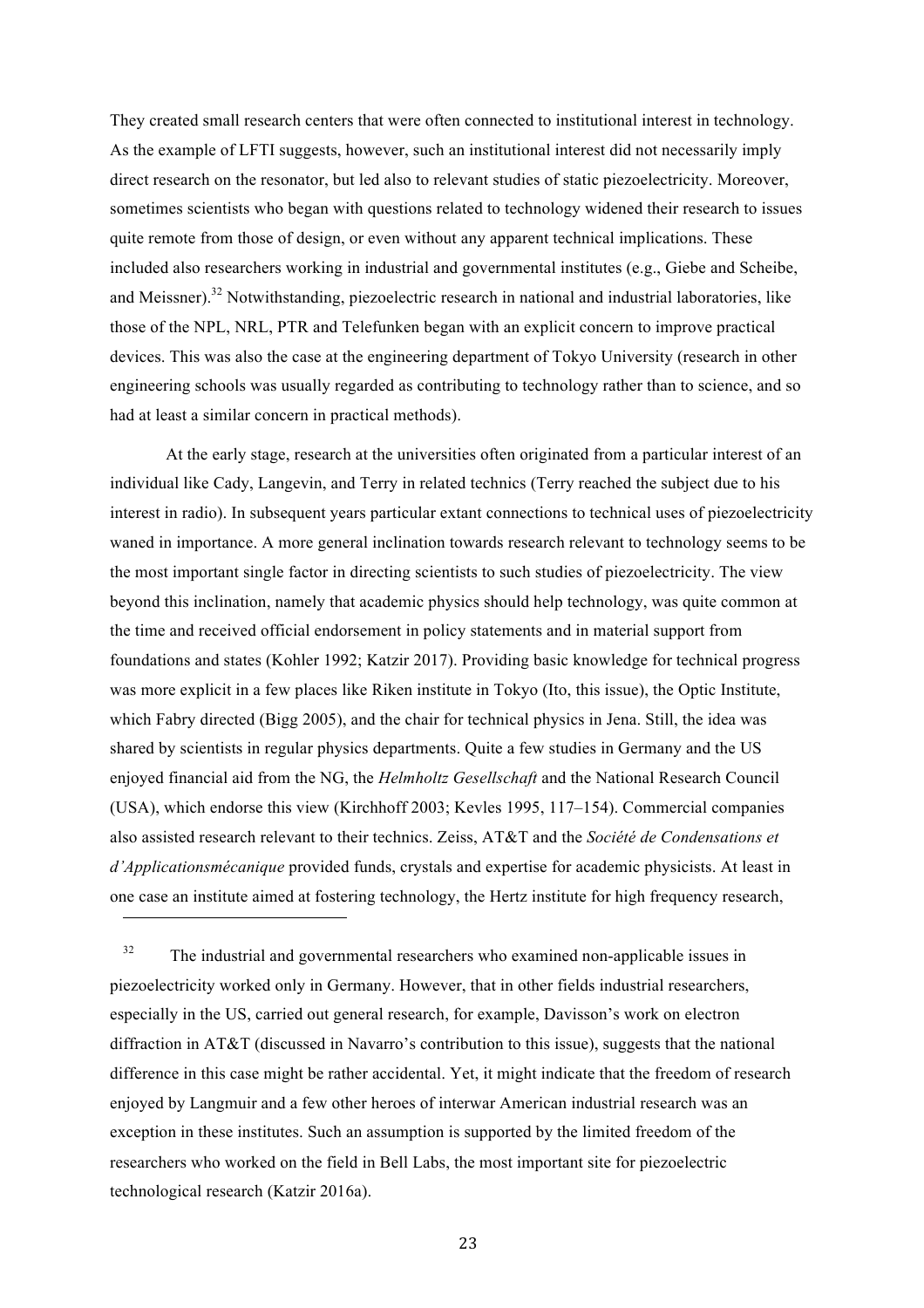assisted a university scholar, Petržílka, by providing temporary employment. Thereby it strengthened his involvement with questions related to the use of the resonator. Moreover, prospects of employment in such institutes or in industry (an option that Osterberg and Straubel realized) probably encouraged young academics, struggling to secure employment or sufficient income to pursue technologically relevant questions. Hopes to gain material support from commercial and governmental agencies probably encouraged also physicists who reached piezoelectricity from studies of other fields of physics, like Fox, to explore questions connected to its technical uses. It was through these particular connections to technological interests and through the general expectation to support technology that the needs and aims of users of piezoelectric technics directed research in the field.

## **Conclusions**

Almost any study of the resonator, and many studies of static piezoelectricity were of potential value for future technical uses. The studies of the resonator that were regarded as part of physics were interesting from technological and scientific perspectives, as they revealed novel knowledge about the phenomena and knowledge useful for technical design. Studies of the resonator were connected to other issues of piezoelectricity, be they the properties of the static effect, crystalline structure, or ultrasonic effects. Studies aimed at scientific and technological goals were connected and sometimes even combined in one and the same project, and this made research pertinent to technics attractive for aspiring physicists. They could move from studying general properties of the resonators, the motion of atoms in them, and the changes in the value of the piezoelectric constant near critical temperatures, to examining special cuts and their usefulness for particular ends, or the variation of resonance frequency with temperature. When they pursued questions relevant to technology, like the latter, they could publish their results in physics journals and contribute to the discipline, and so advance their career, and open prospects both in academic and industrial research. Physicists could continue with the kind of questions that they usually examined, mainly the (quantitative) effect of varying different physical conditions on a particular magnitude, and maintain their self-image as scientists while answering questions relevant for technology, even when the particular questions did not originate from "the logic of the discipline." This double use of the studies facilitated the engagement of academic scientists with technologically relevant questions, an engagement driven by particular connections to governmental, public, and commercial institutions aimed at fostering technics (e.g. state and industrial laboratories, scientific funds) and a general societal interest in employing science for material benefits.

That the improvement of practical applications was not the main or the explicit goal of many studies pertinent to applications makes the effect of technological interests on their choice of problems more difficult to trace. As the examples discussed in this article show, usually a combination of a few factors drew scientists to these studies. Yet, in many cases, a concern with improving technics, often connected to telecommunication, played a major role among them. Although it is difficult to determine

24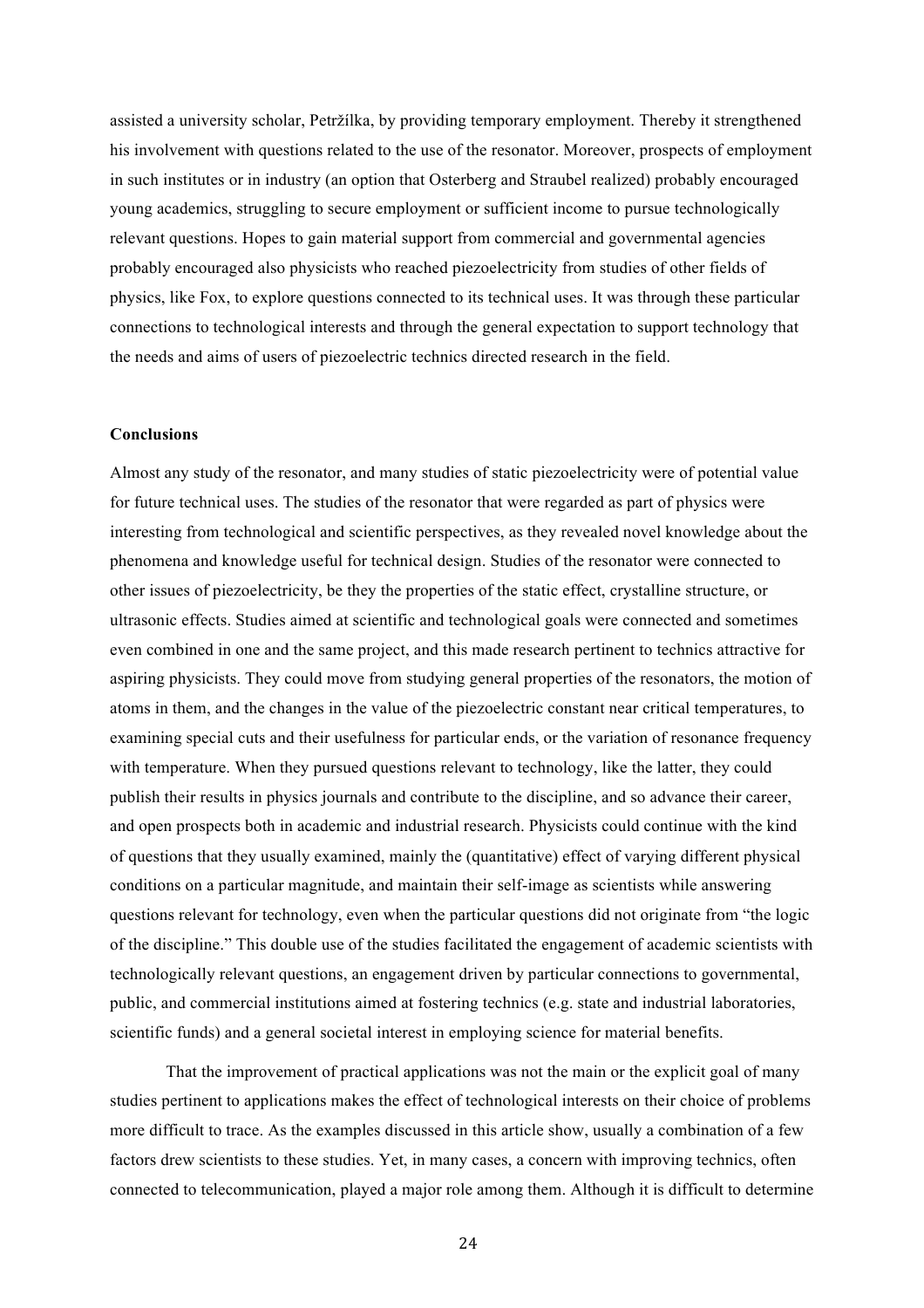the effect of particular technological interests in guiding the research of an individual scientist, their overall impact on the research of piezoelectricity is evident. The two central characteristics of the research – the concentration on the resonator and the emphasis on quartz – were pertinent to the practical applications of the effect. Moreover, many studies of the resonator dealt with issues important for the users and developers of frequency standards and control, like the determination of resonance frequency and its thermal stability. While these were interesting questions also from the disciplinary perspective, no comparable research was done on other equally valuable questions that did not have similar technical prospects. For example, scientists paid limited attention to issues like the relationships between piezoelectricity and radiation, or those between the lattice and crystallographic structure of the crystals and their piezoelectric properties. In short, due to technological interests in piezoelectricity, physicists directed their studies to topics relevant to technics rather than to other topics.

The expectations that scientific research would extend and improve knowledge about piezoelectric-based technics, i.e. technology, rather than the possibilities that the technics offered for experimentation directed research in the field into particular topics. Neither piezoelectricity nor technics based on the effect were a "research technology," i.e. general purpose laboratory technics useful for experiments on various scientific question.<sup>33</sup> Scientists often chose the field and particular topics in its study because crystal frequency control and sonar, the main technics based on the effect, were highly useful for particular organizations in the industry, the state, and the military. The central role of technological interests in the case of piezoelectricity suggests that they also shaped other scientific fields. Moreover, the channels and factors that allowed organizations with interests in these technics to direct research in piezoelectricity were probably exploited also for advancing other technologies. The channels and factors exposed here are therefore instructive for our understanding of the interaction of scientific research with economic, state, social, and cultural forces at the twentieth century.

Organizations aimed at advancing technology were constitutive in channeling research to related topics. These included, as we saw, state, industrial, and military laboratories, which employed some of the scientists who studied piezoelectricity, and supported others. They were more influential in the early stages of the research, as were a few individual scientists who either encountered the phenomena in WWI military technological research or saw it as relevant for their interests in wireless. Research funds provided material support that encouraged study pertinent to piezoelectric technics more in the latter part of the period. The early stage was critical for creating a basic body of

<sup>&</sup>lt;sup>33</sup> Even when piezoelectricity was used in laboratory instruments, as in the case of research on ultrasonics it was confined to a specific area and did not became a basis for a versatile research technology in Shinn's sense (Shinn 2008)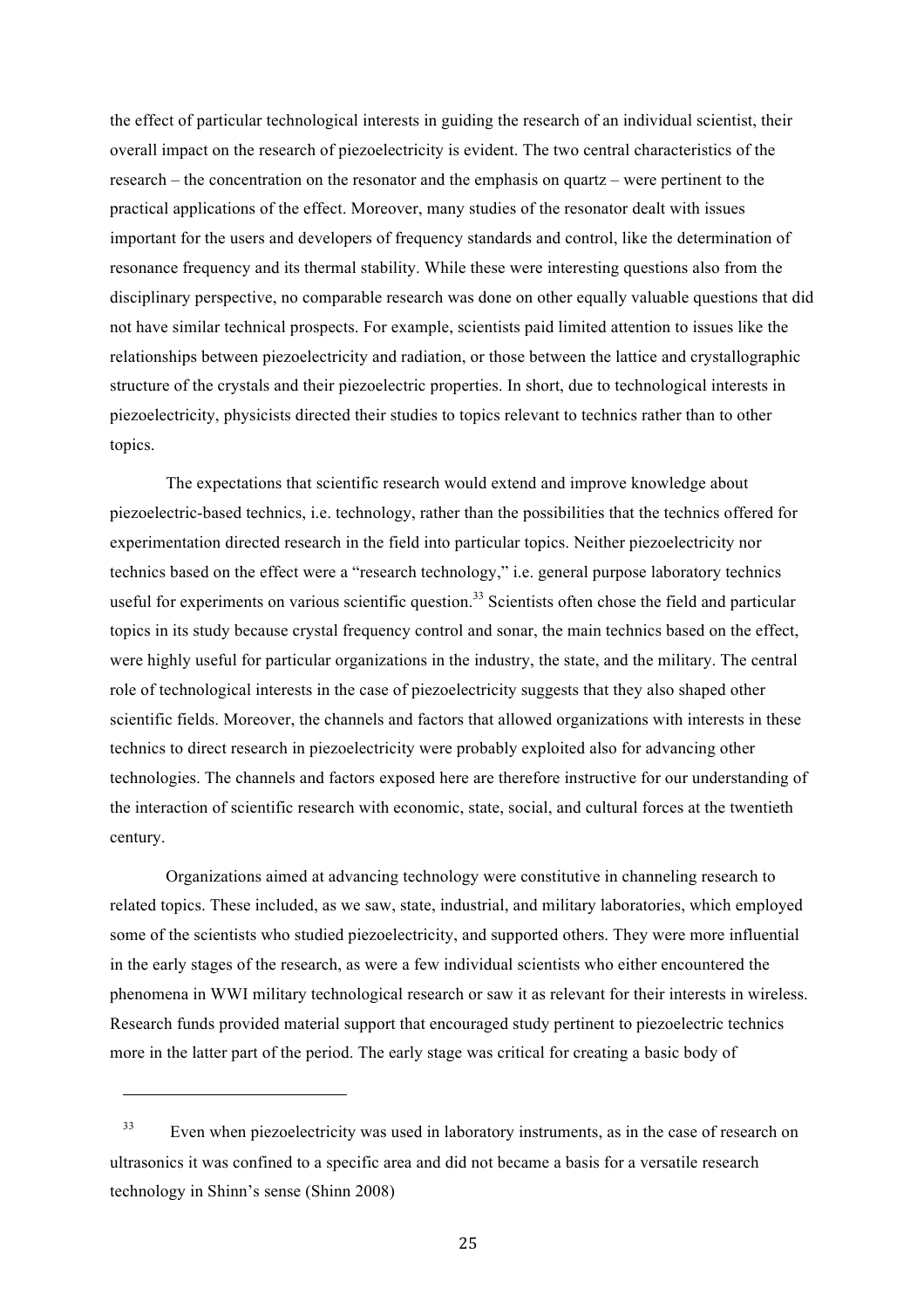knowledge required to identify the new phenomenon as fruitful and worthwhile for disciplinary study in physics. It also formed a small group of scientists with expertise in the phenomena, and thus with stakes in its further study. With the basic observations, preliminary theories and known technical relevance, the subject became attractive also for disciplinary study by scientists without a former encounter or a special concern in its applications. It also made the phenomenon better known, drawing further researchers to identify its possible theoretical and experimental relevance to their research interests and expertise.

Several factors allowed users and developers of technics to exploit these channels in order to expand and shape research on piezoelectricity. One important factor was the close epistemic connection between scientific and technological issues. In piezoelectricity, as in many other contemporary fields, some questions of technology and physics were very close and even overlapped, a link that provided both those working on technics and on science an incentive to collaborate. The new and strengthened institutions that aimed to foster collaboration between science and technology emerged partly due to this connection and helped to reinforce it. These institutes, including state and industrial laboratories, scientific foundations, and academic institutes aimed at connecting physics and technology, like the chair for technical physics in Jena, the LFTI, and Riken played an important role in directing research to topics related to technics of practical interest. Historians should pay more attention to the last group, namely of academic research institutes, which combined research in technology and physics, $34$  as it has not received due discussion in the secondary literature. Not less important, technological interests directed research related to technical improvements also at 'regular' university departments, not by obligation nor by direct material rewards, but by subtler and thus more effective means: by expanding the research in piezoelectricity in general; by suggesting potential material gains from related studies, and more plausibly by suggesting a way to attain recognition, since these topics attracted attention in a larger circle than purely disciplinary topics; lastly and probably most important by the general view that academic research should help answer questions pertinent to technics.

These factors did not depend on the particular properties of piezoelectricity. They, thus, present general strands in society, industry, and science that shaped relevant fields of physics according to technological interests. Moreover, since some of these factors were either new or more powerful in the interwar period than before, it is plausible to conclude that their effect was stronger at the time than earlier, a conclusion supported by other studies, including those presented in this issue.<sup>35</sup>

<sup>&</sup>lt;sup>34</sup> Among others a few of the institutes of the KWG belong to this group.

<sup>&</sup>lt;sup>35</sup> Technological interests directed research to pertinent topics among other fields in acoustic and especially electro-acoustic (Beyer 1999; Wittje 2016), in physics of the earth crustal layer and atmospheric-electricity by oil, mining, and radio industries (Anduaga 2015), in thermal emanation of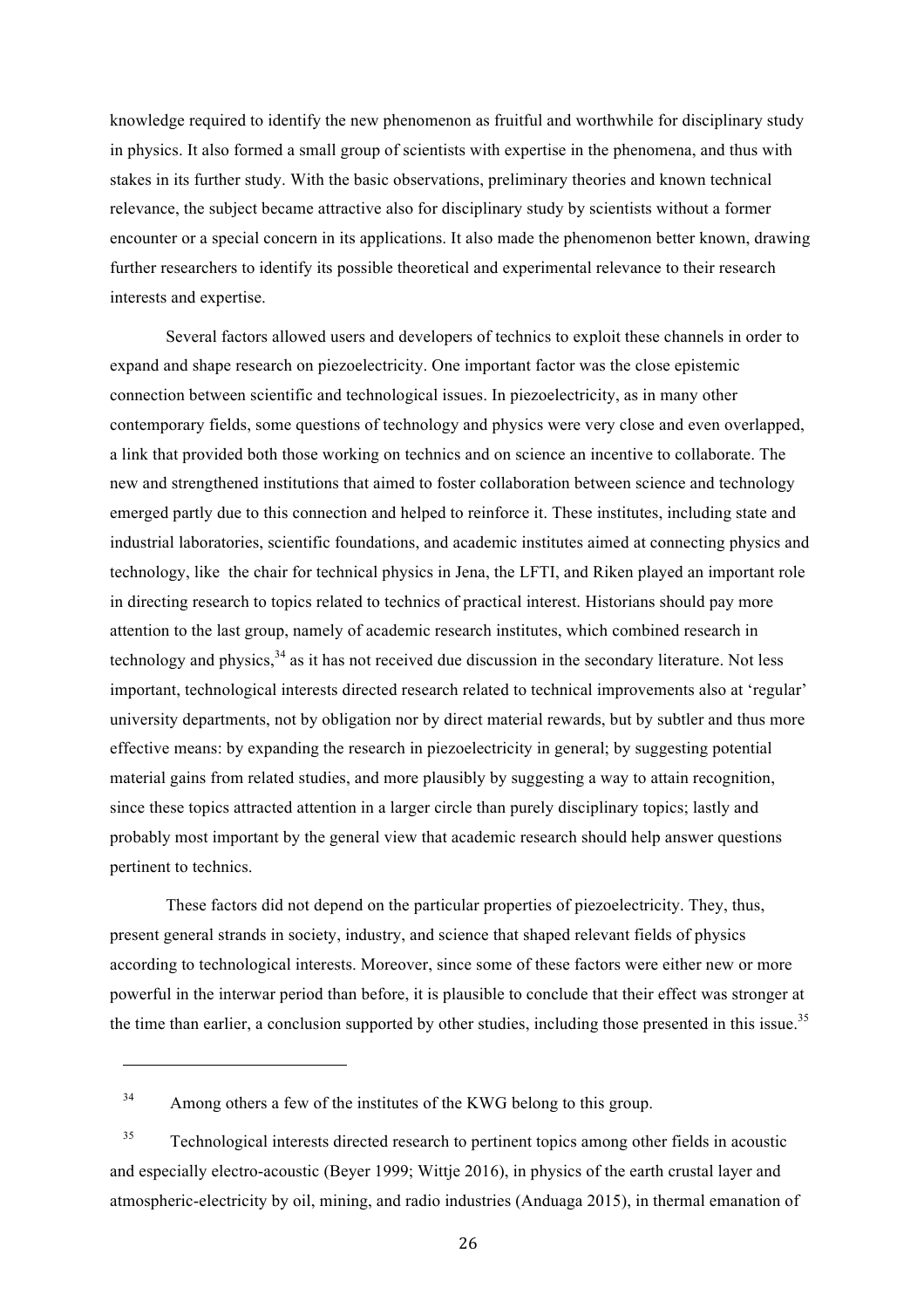Interwar physics was less "pure" than often assumed. Its tighter connections to societal powers foreshadowed the strong influence of the state and industry on post – WWII physics (Forman 1987). Moreover, the combination of direct, indirect and often subtle ways by which research pertinent to technics became attractive for scientists, in this case, seems to be central to the success of societal interests to channel research in modern physics also at earlier and later periods.

<u> 1989 - Johann Stoff, amerikansk politiker (d. 1989)</u>

electrons (thermionics) and electronic technics by electric and telecommunication corporations, and in natural and artificial radio-activity and particle accelerators by the interests of the medical and power electricity industries (Heilbron and Seidel 1989). The connection between industry and academic research in chemistry had already been well established before the war. See also the introduction to this volume.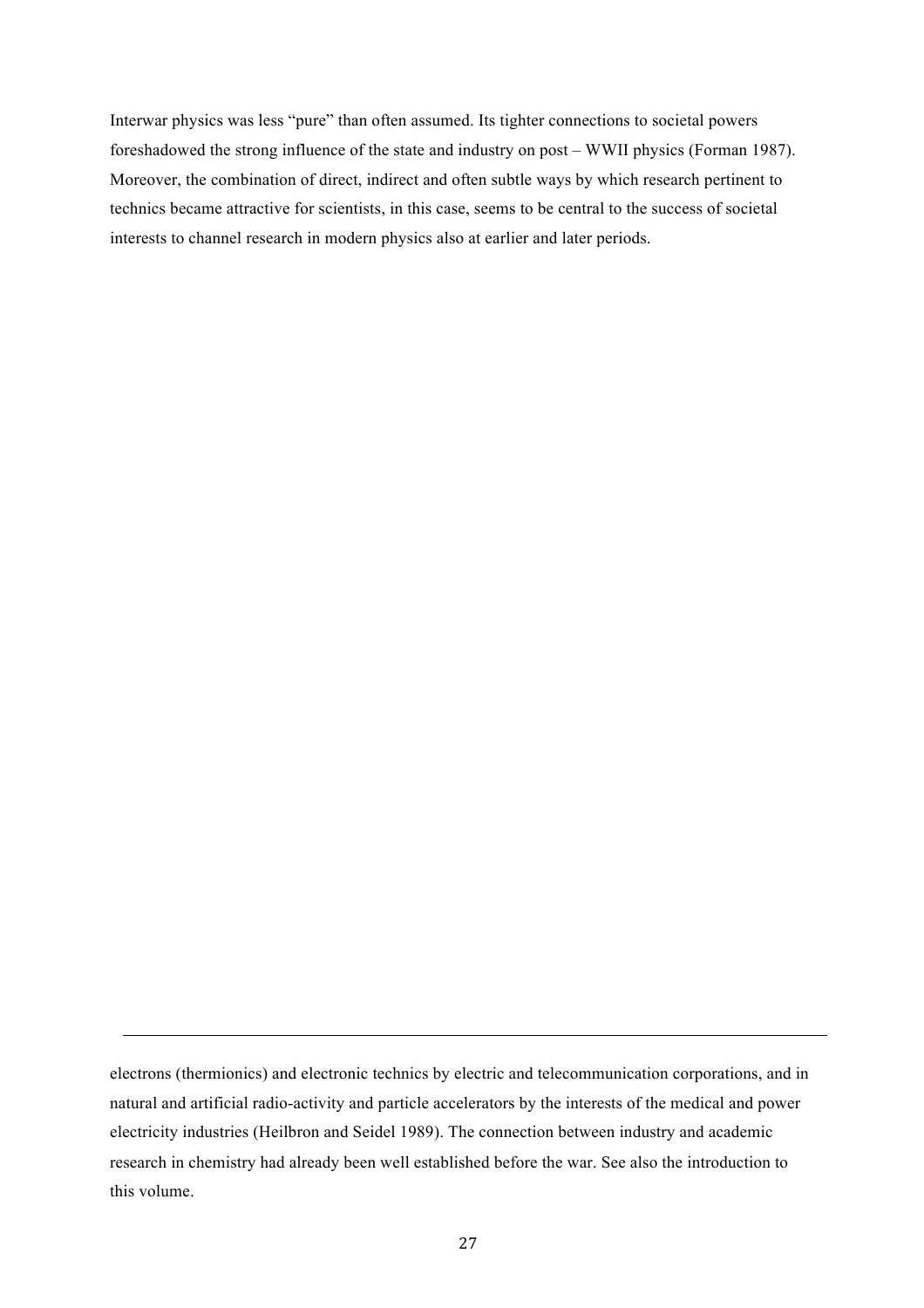### **Appendix 1: Major research centers and their main subjects of study**

The list includes only centers that either included a larger number of researchers or produced significant works on piezoelectricity during the interwar period. The subjects indicate in a general way only the main research themes studied by each group. Names in bold are central figures in their group. The list includes also researchers who are not mentioned in the text (for more details, see my book manuscript in preparation).

1) USA

a) Academic

i) Wesleyan: **Cady**, Fujimoto, Hans von R. Jaffe, Van Dyke, Harrison, Powers: *Resonators, static determinations*

ii) Michigan: Cork, Bertsch: *X-ray studies*

iii) Iowa: **Fox** (connected to Cork) with: Carr, Fraser, Hutton, Fink, Underwood, Fredrick: *x-ray studies and resonators*

iv) Wisconsin: Terry, **Osterberg** with Cookson, Hestenes: *Vibrations and static measurements*

b) Governmental and industrial laboratories: Resonators and static measurement

i) Dawson, Barrett and Howe (Naval research laboratory)

ii) Hund and Wright, Wright and Stuart (Bureau of Standards)

iii) Mason, Skellett (Bell labs)

2) Germany

a) Jena (connection to Zeiss): Günther, Grossmann, M. Wien, Hehlgans, Straubel, Becker:

*Vibrations, effect on light*

b) Göttingen: Born, Heckmann, Laue, Gockel, Bormann: *Theory*

c) Breslau: Lonn, Schaefer, Bergmann, Fues, Ludloff, Müller, Kraefft & Bücks: *Vibrating* 

*crystals in relations to ultrasonics*

d) PTR: Giebe, Scheibe, Blechschmidt: *Resonators*

e) Telefunken: **Meißner** and Bechmann, Heegner: *Resonators, atomistic theory*

3) France

a) Associated with Fabry: Bedeau, Bernard, Yeou Ta, Tawil, Pan, **Ny** (and later with collaborators in Beijing) de Gramont: *Static effects (torsion), effect on light*

b) **P. Langevin's** circle: A. and P. Langevin, Moulin, J. Solomon, Baumgardt, Guerbilsky,

Lucas: *Static effects and vibrations*

4) British

a) NPL: **Dye**, Vigoureux, Essen: *Resonators*

b) **Gibbs** connected to Bragg (*lattice structure*) and Tsien (a connection to the Chinese group and Thate (resonators)

5) Prague school: Dolejšek, Jahoda, Khol, **Petržílka**, Žáček, Zachoval: *Vibrations, x-ray studies*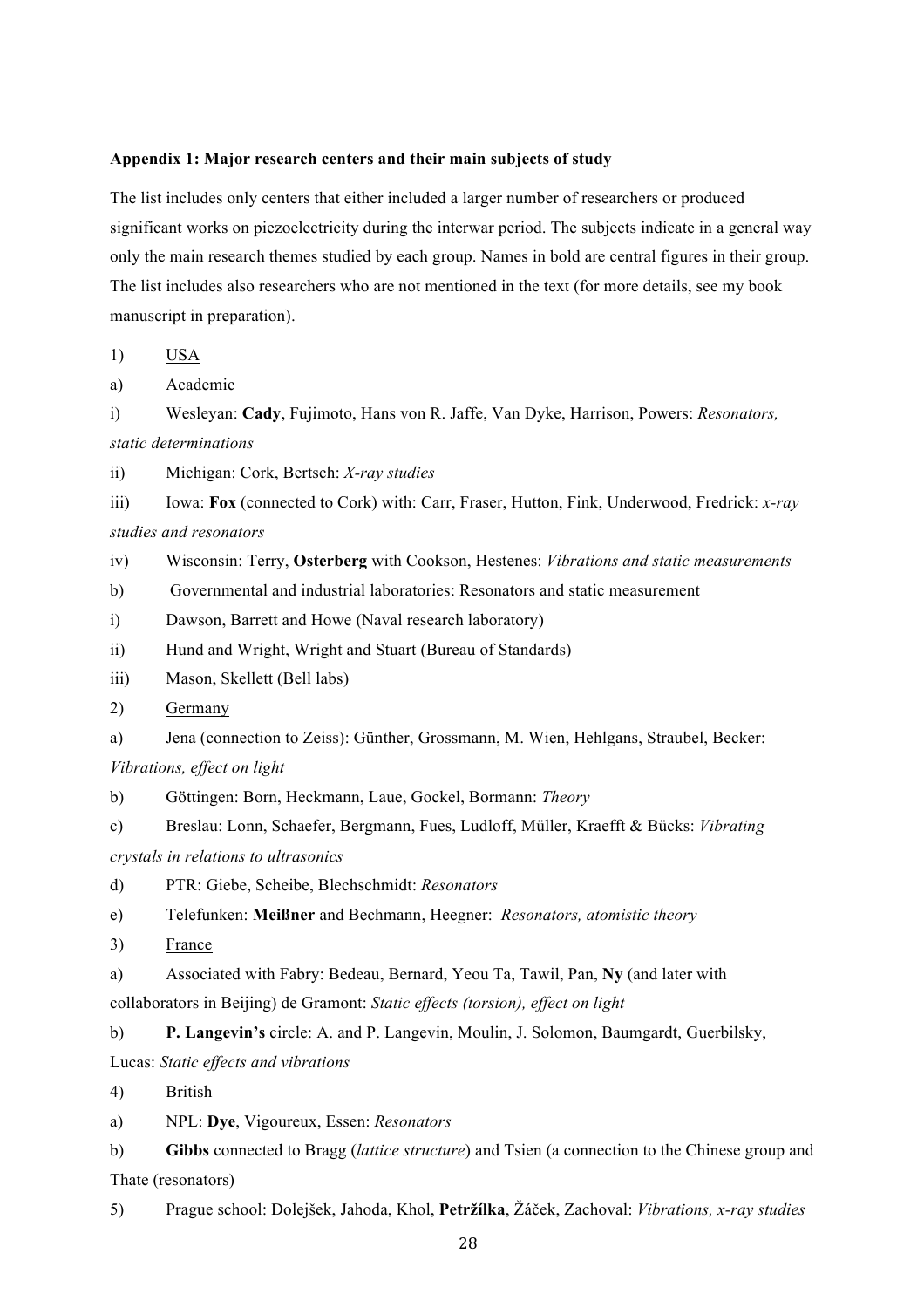6) Leningrad school: Andreeff, **Fréedericksz** and Kazarnowsky, and Michailow, Schulwas-

Sorokina, Posnov, Lissütin, Sokoloff, Kjandsky, Eremejew and Kurtschatow: *Effect of temperature,* 

*resonator theory*

7) Tokyo: Fujimoto (connected to Cady), Koga and Shoyama, Namba & Matsumaura,

Nishikawa, Sakisaka and Sumoto, Watanabe: *Resonators, x-ray studies*

## **References**

Ahrens, Ingrid. 1990. "Meißner, Alexander." *Neue Deutsche Biographie* 16:695–97.

- *Alumni Record of Wesleyan University, Middletown, Conn*. 1921. 5th edition. New Haven CT: The Tuttle, Morehouse & Taylor Company.
- Anduaga, Aitor. 2015. *Geophysics, Realism, and Industry: How Commercial Interests Shaped Geophysical Conceptions, 1900-1960*. Oxford: Oxford University Press.
- Anon. 1933 "Contributors to This Issue." *Proceedings of the IRE* 21:326.
- Anon. 1942. "Contributors." *Proceedings of the IRE* 30:528.
- Anon. 1956. "The 70th Birthday of Prof. Dr. August Žáček." *Czechoslovak Journal of Physics* 6:204–5.
- Anon. 1963. "Albert Perrier." *Université Lausanne- Rapport Annuel 1961-1962*, 5–6.
- Anon. 1963b. *Progress in Radio in Japan*. Tokyo: Japanese National Committee for URSI.
- Bauer, Arthur O. 2005. "Some Aspects of Precision Time Measurements, Controlled by Means of Piezo-Electric-Vibrators, as Deployed in Germany Prior to 1950." Transactions of the Newcomen Society 75: 119-38.
- Becker, H. E. R. 1936. "Die Debye-Sears Beugungserscheinung und die Energiebilanz bei Erzeugung von Ultraschallwellen." *Annalen der Physik* 25:373–84.
- Beyer, Robert Thomas. 1999. *Sounds of Our Times: Two Hundred Years of Acoustics*. New York: American Institute of Physics.
- Bigg, Charlotte. 2005. "L'optique de précision et la première guerre mondiale." *Schweizerische Zeitschrift für Geschichte* 55:34–45.
- Cady, Walter G. 1922a. "Theory of Longitudinal Vibrations of Viscous Rods." *Physical Review* 19:1–6.
- Cady, Walter G. 1922b. "The Piezo-Electric Resonator." *Proceedings of the Institute of Radio Engineers* 10:83–114.
- Cady, Walter G. 1924. "An International Comparison of Radio Wavelength Standards by Means of Piezo-Electric Resonators." *Proceedings of the Institute of Radio Engineers* 12(6):805–16.
- Cady, Walter G. 1928. "Bibliography of Piezo-Electricity." *Proceedings of the Institute of Radio Engineers* 15:521–35.
- Cady, Walter G. 1946. *Piezoelectricity: An Introduction to the Theory and Applications of Electromechanical Phenomena in Crystals*. New York: McGraw-Hill.
- Cahan, David. 1989. *An Institute for an Empire: The Physikalisch-Technische Reichsanstalt, 1871- 1918*. Cambridge: Cambridge University Press.
- Carr, Percy H., and Lester T. Earls. 1974. "Gerald W. Fox." *Physics Today* 27(4):135.
- Coleman, Samuel K. 1990. "Riken from 1945 to 1948: The Reorganization of Japan's Physical and Chemical Research Institute under the American Occupation." *Technology and Culture* 31(2):228–50
- Doerffler, Heinz. 1930. "Biegungs-und Transversalschwingungen piezoelektrisch angeregter Quarzplatten." *Zeitschrift für Physik* 63:30–53.
- Dolejšek, V., and M. Jahoda. 1938. "Sur les variations du réseau des cristaux piézoélectriques produites par une tension électrique statique." *CR* 206:113–15.
- Dye, D W. 1926. "The Piezo-Electric Quartz Resonator and Its Equivalent Electrical Circuit." *Proceedings of the Physical Society of London* 38:399–458..
- Feffer, Stuart. 1994. "Microscopes to Munitions: Ernst Abbe, Carl Zeiss, and the Transformation of Technical Optics, 1850-1914." Ph.D. dissertation, University of California, Berkeley.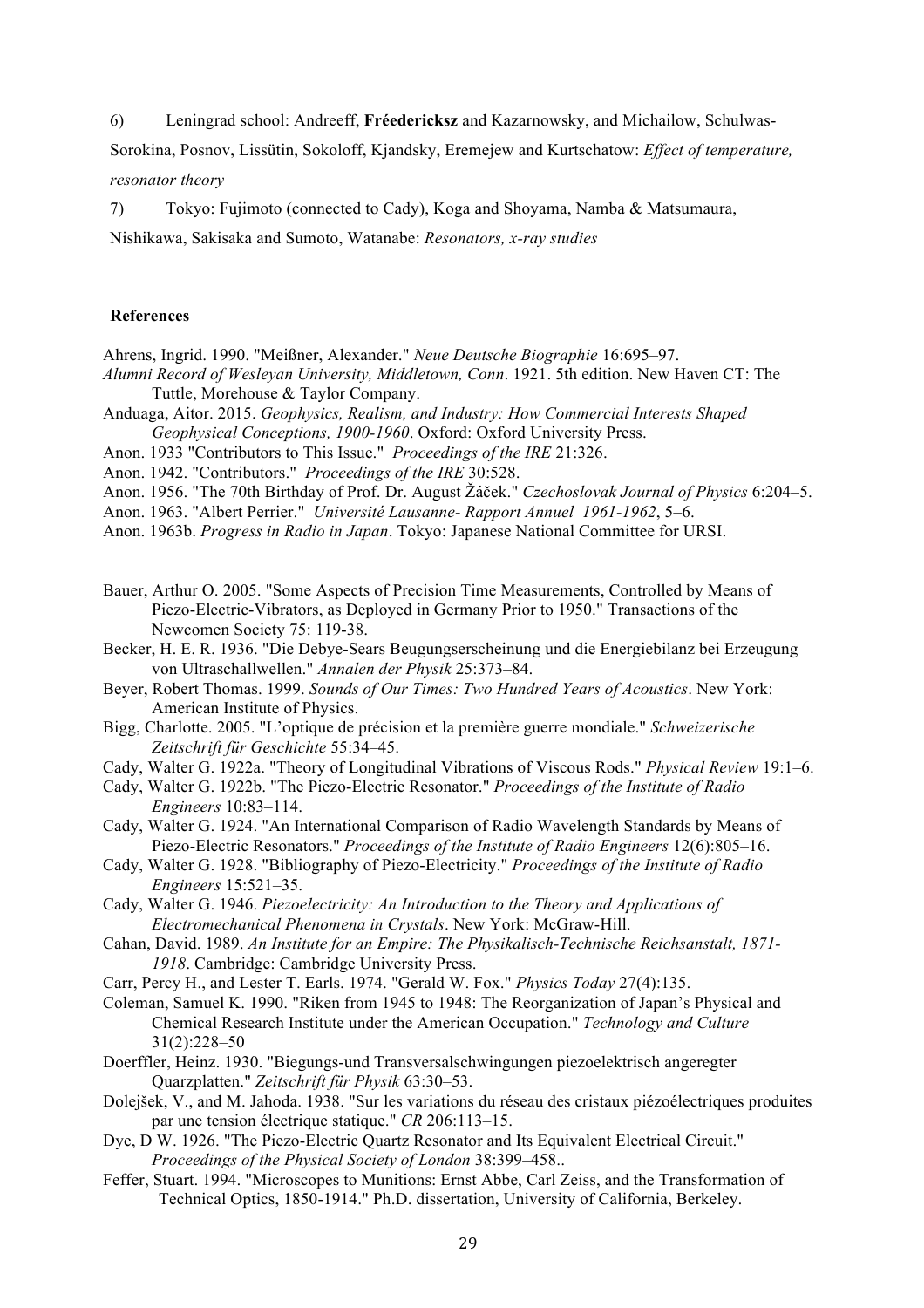- Forman, Paul. 1987. "Behind Quantum Electronics: National Security as Basis for Physical Research in the United States, 1940-1960." *Historical Studies in the Physical and Biological Sciences* 18:149–229.
- Gerber, Stefan, Jürgen John, and Rüdiger Stutz. 2009. *Traditionen, Brüche, Wandlungen: Die Universität Jena 1850-1995*. Köln, Weimar: Böhlau Verlag.
- Gibbs, R.E., and V.N. Thatte. 1932. "The Temperature Variation of the Frequency of Piezoelectric Oscillations of Quartz." *Philosophical Magazine* 14:682–94.
- Giebe, E. 1926. "Leuchtende piezoelektrische Resonatoren als Hochfrequenznormale." *Zeitschrift für technische Physik* 7:
- Giebe, E., and E. Blechschmidt. 1933. "Experimentelle und theoretische Untersuchungen über Dehnungseigenschwingungen von Stäben und Rohren (I u. II)." *Annalen der Physik* 18:417–56, 457–85.
- Giebe, E., and A. Scheibe. 1925a. "Eine einfache Methode zum qualitativen Nachweis der Piezoelektrizität von Kristallen." *Zeitschrift für Physik* 33:
- Giebe, E., and A. Scheibe. 1925b. "Sichtbarmachung von hochfrequenten Longitudinalschwingungen piezoelektrischer Kristallstäbe." *Zeitschrift für Physik* 33:335–44.
- Giebe, E., and A. Scheibe. 1928a. "Piezoelektrische Kristalle als Frequenznormale." *Elektrische Nachrichten-Technik* 5:
- Giebe, E., and A. Scheibe. 1928b. "Piezoelektrische Erregung von Dehnungs-, Biegungs- und Drillungsschwingungen bei Quarzstäben." *Zeitschrift für Physik* 46(9-10):607–52.
- Heilbron, John L., and Robert W. Seidel. 1989. *Lawrence and His Laboratory: A History of the Lawrence Berkeley Laboratory*. Berkeley: University of California Press.
- Hughes, Jeff. 1998. "Plasticine and Valves: Industry, Instrumentation and the Emergence of Nuclear Physics." In *The Invisible Industrialist*, edited by Jaen-Paul Gaudillière and Ilana Löwy, 58– 101. London: Macmillan..
- Ingersoll, L. R. 1929. "Earle Melvin Terry—1879-1929." *Science* 69(1797):592.
- "Isaac Koga 1899-1982." 1982. *URSI, Information Bulletin*, no. 222 (September):88–91.
- Johnson, D. H. 2003. "Origins of the Equivalent Circuit Concept: The Voltage-Source Equivalent." *Proceedings of the IEEE* 91:636–40.
- Josephson, Paul R. 1991. *Physics and Politics in Revolutionary Russia*. California Studies in the History of Science Studies of the Harriman Institute. Berkeley: University of California Press.
- Katzir, Shaul. 2006. *The Beginnings of Piezoelectricity: A Study in Mundane Physics*. Dordrecht: Springer.
- Katzir, Shaul. 2008. "From Ultrasonic to Frequency Standards: Walter Cady's Discovery of the Sharp Resonance of Crystals." *Archive for History of Exact Sciences* 62:469–87.
- Katzir, Shaul. 2010. "War and Peacetime Research on the Road to Crystal Frequency Control." *Technology and Culture* 51:99–125.
- Katzir, Shaul. 2012. "Who Knew Piezoelectricity? Rutherford and Langevin on Submarine Detection and the Invention of Sonar." *Notes and Records of the Royal Society* 66 :141–57.
- Katzir, Shaul. 2016a. "Pursuing Frequency Standards and Control: The Invention of Quartz Clock Technologies." *Annals of Science* 73:1–39.
- Katzir, Shaul. 2016b. "Variations and Combinations: Invention and Development of Quartz Clock Technologies at AT&T." *Icon: Journal of the International Committee for the History of Technology* 22:78–122.
- Katzir, Shaul. 2017. "'In War or in Peace:' The Technological Promise of Science Following the First World War." *Centaurus* (59):223-37.
- Kern, Ulrich. 1994. *Forschung und Präzisionsmessung. Die Physikalisch-Technische Reichsanstalt zwischen 1918 Und 1948*. Weinheim: VCH.
- Kevles, Daniel J. 1995. *The Physicists: The History of a Scientific Community in Modern America*. 2nd ed. Cambridge MA: Harvard University Press.
- Kirchhoff, Jochen. 2003. "Wissenschaftsförderung und forschungspolitische Prioritäten der Notgemeinschaft der Deutschen Wissenschaft 1920-1932." Ph.D. diss., Ludwig-Maximilians-Universität München.
- Kline, Ronald R. 1992. *Steinmetz: Engineer and Socialist*. Baltimore: The Johns Hopkins University Press.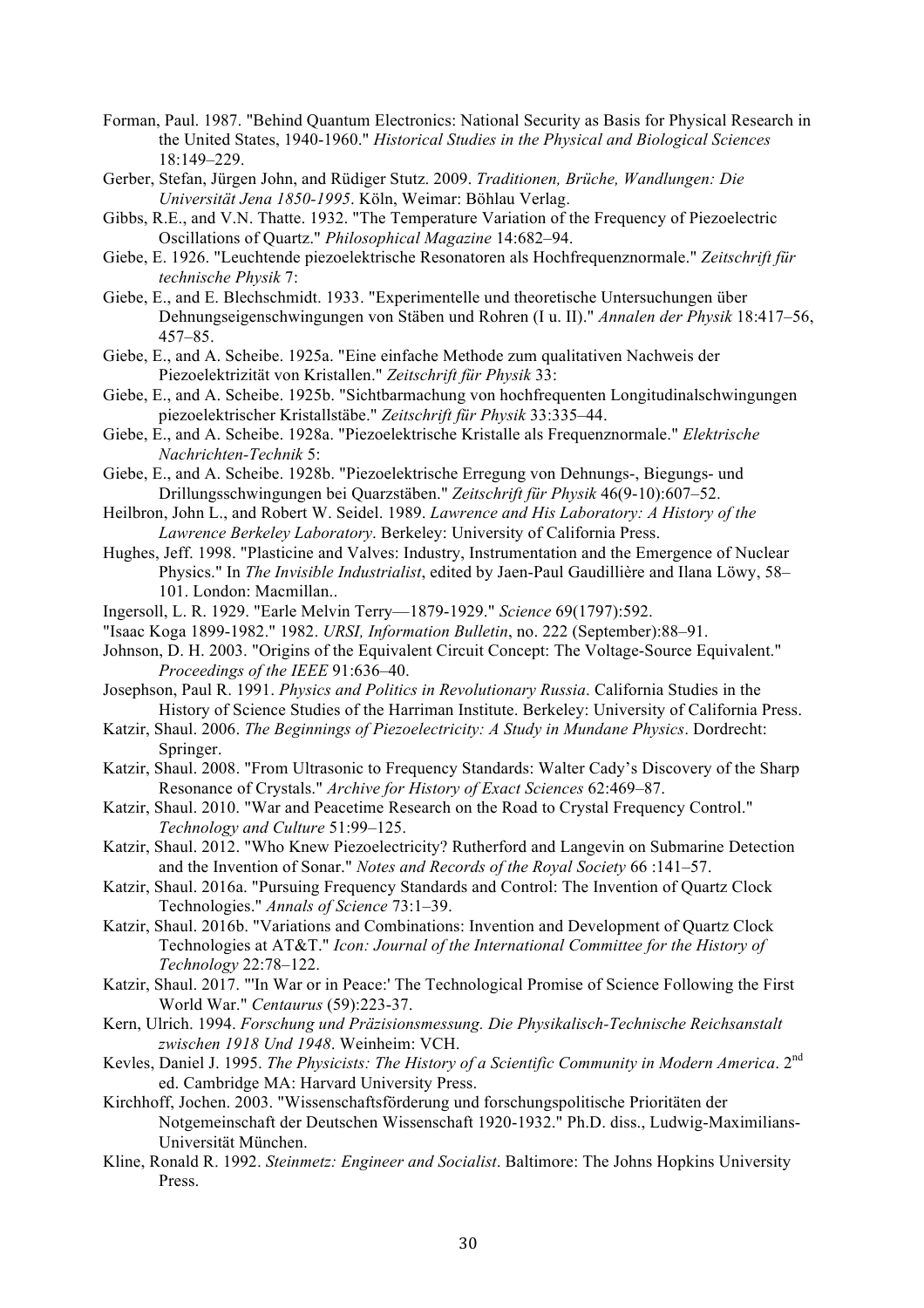- Kohler, Robert E. 1992. *Partners in Science: Foundations and Natural Scientists 1900-1945*. Chicago: University of Chicago Press.
- Lack, Fredrick R. 1929. "Observations on Modes of Vibration and Temperature Coefficients of Quartz Crystal Plates." *Proceedings of the Institute of Radio Engineers* 17:1123–41.
- Laue, Max von. 1925. "Piezoelektrisch erzwungene Schwingungen von Quarzstäben." *Zeitschrift für Physik* 34:347–61.
- Layton, Edwin T. 1987. "Through the Looking Glass, or News from Lake Mirror Image." *Technology and Culture* 28:594–607.
- Le Grand, Yves. 1969. "Obituary, Ernest Baumgardt (1904-1969)." *Vision Research* 9 (11):1315–17. Lucas, René. 1924 "Sur la piézoélectricité et la dissymétriemoléculaire," Comptes rendus 17:1890-2.

Marcovich, Anne, and Terry Shinn. 2012. "Regimes of Science Production and Diffusion: Towards a Transverse Organization of Knowledge." *Scientiae Studia* 10:33–64.

- Marrison, Warren A. 1929. "A High Precision Standard of Frequency." *Proceedings of the Institute of Radio Engineers* 17(7):1101–22.
- Meissner, Alexander. 1926. "Über piezo-elektrische Kristalle bei Hochfrequenz." *Zeitschrift für technische Physik* 7: 585-92.
- Meissner, Alexander. 1927. "Über piezo-elektrische Kristalle bei Hochfrequenz II*Zeitschrift für technische Physik* 8: 74-77.
- Namba, Y. 1930. "The Establishment of the Japanese Radio-Frequency Standard." *Proceedings of the IRE* 18:1017–27.
- Neprašová, Marie, and Miroslav Rozsíval. 1955. "In Memory of Professor Dr. Václav Dolejšek." *Czechoslovak Journal of Physics* 5:115–16.
- Nitta, I. 1962. "Shoji Nishikawa (1884-1952)". In *50 Years of X-Ray Diffraction*, edited by P. P. Ewald, 328–324. Utrecht: N.V.A. Oosthoek.
- Ny, Tsi-Zé. 1928. "Étude expérimentale des déformations et des changements de propriétés optiques du quartz sous l'influence du champ électrique." *Journal de physique et le radium* 9(1):13–37.
- Ny, Tsi-Zé, and Ling-Chao Tsien. 1934a. "Oscillations with Hollow Quartz Cylinders Cut along the Optical Axis." *Nature* 134:214–15.
- Ny, Tsi-Zé, and Ling-Chao Tsien. 1934b. "Sur le développement d'électricité par torsion dans les cristaux de quartz." *Comptes rendus de l'Académie des sciences (Paris)* 198:1395–96.
- Osterberg, Harold. 1933. "A Multiple Interferometer for Analyzing the Vibrations of a Quartz Plate." *Physical Review* 43(10):819–29.
- Osterberg, Harold. 1936. "The Temperature Coefficients of Shear and Longitudinal Modes of Vibration." *Review of Scientific Instruments* 7(9):339–41.
- Patterson, Samuel. 2008. "Kurt Heegner Biographical Notes." *Mathematisches Forschungsinstitut Oberwolfach* Report No. 24:154–56.
- Petržílka, Václav. 1932. "Turmalinresonatoren Bei Kurzen Und Ultrakurzen Wellen." *Annalen Der Physik* 15:72–88.
- Petržílka, Václav., and August Žáček. 1938. "Radial and Torsional Vibrations of Annular Quartz Plates." *Philosophy Magazine* 25.
- Reich, Leonard S. 1983. "Irving Langmuir and the Pursuit of Science and Technology in the Corporate Environment." *Technology and Culture* 24:199–221.
- Roblin, Gérard. 1996. "L'Institutd'Optique a 75 Ans." *Opto* 118:13–24.
- Shinn, Terry. 2008. *Research-Technology and Cultural Change: Instrumentation, Genericity, Transversality*. Oxford: The Bardwell Press.
- Straubel, H. 1932. "Fundamental Crystal Control for Ultra-High Frequencies." *QST* (April)10–13.
- The editor. 1970. "Sixty-Fifth Birthday of Professor Václav Petržílka." *Czechoslovak Journal of Physics B* 20:369–74.
- The Technical Information Division Naval Research Laboratory. 1998. "Highlights of NRL's First 75 Years." www.nrl.navy.mil/content\_images/75highlights.pdf. Last accessed 17 Jun 2018
- Van der Pol, Balthasar. 1926. "Het Gebruik van Piëzo-Electrische Kwarts-Kristallen in de Draadlooze Telegrafie En Telefonie." In *Gedenkboek Ter Herinnering Aan Het Tienjarig Bestaan van de Nederlandsche Vereeniging Voor Radiotelegrafie, 1916-1926*. Nauta.